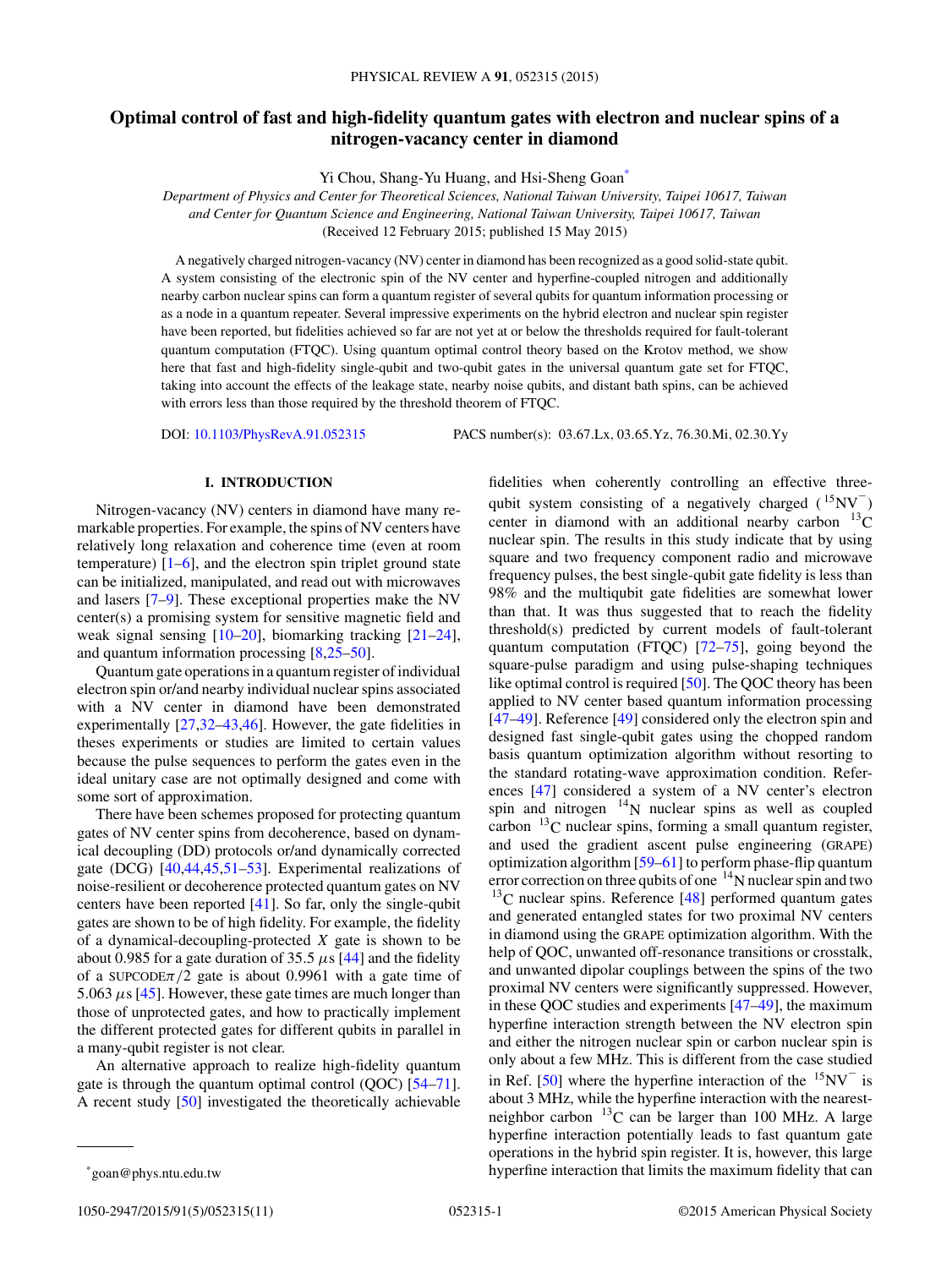<span id="page-1-0"></span>

FIG. 1. (Color online) Schematic illustration of a negatively charged 15NV<sup>−</sup> center (V denoting a vacancy site) with one nearestneighbor  ${}^{13}C$  atom. (a) For single-qubit operation, the electron spin of the NV center (in blue) is the system qubit, while the  $^{15}N$  and  $^{13}C$ nuclear spins are regarded as noise qubits (in red). (b) For two-qubit operations, the electron spin and the 13C nuclear spin are regarded as the system qubits (in blue), while the  $15N$  nuclear spin is treated as a noise qubit (in red). The shaded area denotes additional distant bath spins.

be achieved in the square-pulse paradigm [\[50\]](#page-9-0). Furthermore, these studies [\[47–49\]](#page-9-0) do not take the decoherence effect from the surrounding distant bath spins into the optimization consideration when constructing their QOC gates.

In this paper, we present a detailed QOC study based on the Krotov optimization method [\[55–57,62–64,69–71](#page-9-0)[,76\]](#page-10-0) for single-qubit and two-qubit gates of a hybrid electron and nuclear spin register of a NV center in diamond taking into account the effects of leakage state, nearby noise spins, and a bath of distant nitrogen spins or/and  $^{13}$ C nuclear spins randomly distributed in the diamond lattice. In our model, a nuclear spin of  $^{13}$ C which is in the first coordination shell (nearest neighbor) around the <sup>15</sup>NV<sup>−</sup> center and has strong hyperfine interaction with the NV center electron spin is considered (see Fig. 1 for a schematic illustration). The Krotov optimization method we employ has several appealing advantages over the gradient methods [\[55–57,62,64](#page-9-0)[,76\]](#page-10-0): (a) monotonic increase of the objective with iteration number, (b) no requirement for a line search, and (c) macrosteps at each iteration. Quantum gates constructed via our QOC scheme with experimentally available or realistic parameters are all with very fast speed and very high fidelity. Setting the gate operation times for our single-qubit *X* gate and *Z* gate performed on the electron spin to be 10 ns, we obtain corresponding gate infidelities or errors to be  $3.9 \times 10^{-5}$ and  $6.0 \times 10^{-4}$ , respectively. The two-qubit controlled-NOT (CNOT) gate performed on the NV center electron spin and a proximal  $^{13}$ C nuclear spin can be operated within 50 ns with an infidelity or error of about  $4.3 \times 10^{-4}$  even in the presence of a host  $15<sup>N</sup>$  noise nuclear spin and an additional spin bath (environment) with a wide range of decoherence parameters.

This paper is organized as follows. We briefly describe the model Hamiltonian of the NV-center-based hybrid spin register we consider in Sec. II. To incorporate the effect of distant nuclear spins which form a spin bath or environment on the dynamics of the system qubits, we use the open-system master-equation approach and the description of this approach is presented in Sec. [III.](#page-2-0) In Sec. [IV,](#page-2-0) we define the infidelity or error function to measure how well the gate operations of our system qubits deviate the ideal target gates in the presence of nearby noise qubits (spins) and a spin bath. The QOC algorithm based on the Krotov method is also briefly described here. In Sec. [V,](#page-3-0) we explore the application of the QOC for the implementations of *Z* gate, *X* gate, and also the gates in the universal discrete quantum gate set for FTQC for the hybrid spin register. Comparison to the traditional approach of implementing quantum gates and the effect of spin bath on the QOC gate operations are also presented. Finally, a conclusion is given in Sec. [VI.](#page-7-0)

#### **II. MODEL HAMILTONIAN**

We consider a negatively charged NV center associated with a <sup>15</sup>N nucleus (i.e., <sup>15</sup>NV<sup>-</sup>) in diamond. The electronic structure of the NV center has a spin-triplet ground state  $S = 1$ with a zero-field splitting  $\Delta = 2.87 \times 2\pi$  GHz between the  $m_s = 0$  and  $m_s = \pm 1$  levels. Note that the quantization axis of this splitting is along the symmetry axis of the NV center, which we take as the  $z$  axis. The <sup>15</sup>N carries a nuclear spin  $I = \frac{1}{2}$ . Also, we consider a <sup>13</sup>C atom occupies one of the nearest positions around the NV center, and other nuclear spins further away are regarded as a spin bath. A schematic structure of our system is shown in Fig. 1. Applying a static magnetic field *B* along the *z* axis splits the levels  $m_s = -1$  and  $m_s = +1$ . In our study, we consider all the three electron spin levels, i.e., the  $m_s = 0$  and  $m_s = \pm 1$  levels, choose the spin levels  $m_s = 0$ and  $m<sub>s</sub> = -1$  to be the two computational states of our electron spin qubit, and treat the  $m<sub>s</sub> = +1$  state as an ancilla or a leakage state. The NV center electron spin is coupled to the proximal  $15$ N and  $13$ C nuclear spins and an additional spin bath.

It has been shown that the coupling of a spin bath of distant nuclear spins to a NV center electron spin can be modeled through classical magnetic-field noise that causes decoherence by imprinting a random phase on the NV center electron spin [\[77\]](#page-10-0). This semiclassical noise model emerges as the weakcoupling limit of quantum-mechanical entanglement-induced decoherence. The condition for this to be valid is when the electron-nuclear spin couplings quantified by the magnetic fields  $B_{\text{NV},n}$  of the NV center electron spin at the sites of the nuclear spins are much smaller than the externally applied magnetic field  $B_z$  (i.e.,  $B_{\text{NV},n} \ll B_z$ ) [\[77\]](#page-10-0). In our study, we apply a relatively strong background magnetic field  $B<sub>z</sub>$  to the spin register. We thus treat the coupling of the spin bath to the NV center electron spin to be approximated as a classical random field  $B(t)$  which may depend on time acting on the *z* component of the NV center electron spin, a pure dephasing model [\[51,](#page-9-0)[78–80\]](#page-10-0). The couplings of the nearby or neighboring nuclear spins to the NV center electron spin are, however, treated quantum mechanically.

The total Hamiltonian of the system we consider can be written as follows:

$$
H = H_0 + H_{cx} + H_{cy} + H_{eB}, \t\t(1)
$$

$$
H_0 = \Delta S_z^2 - \gamma_e B_z S_z - \gamma_C B_z I_{Cz} - \gamma_N B_z I_{Nz} + A_{\parallel}^{eC} S_z I_{Cz} + A_{\perp}^{eC} (S_x I_{Cx} + S_y I_{Cy}) + A_{\parallel}^{eN} S_z I_{Nz} + A_{\perp}^{eN} (S_x I_{Nx} + S_y I_{Ny}),
$$
 (2)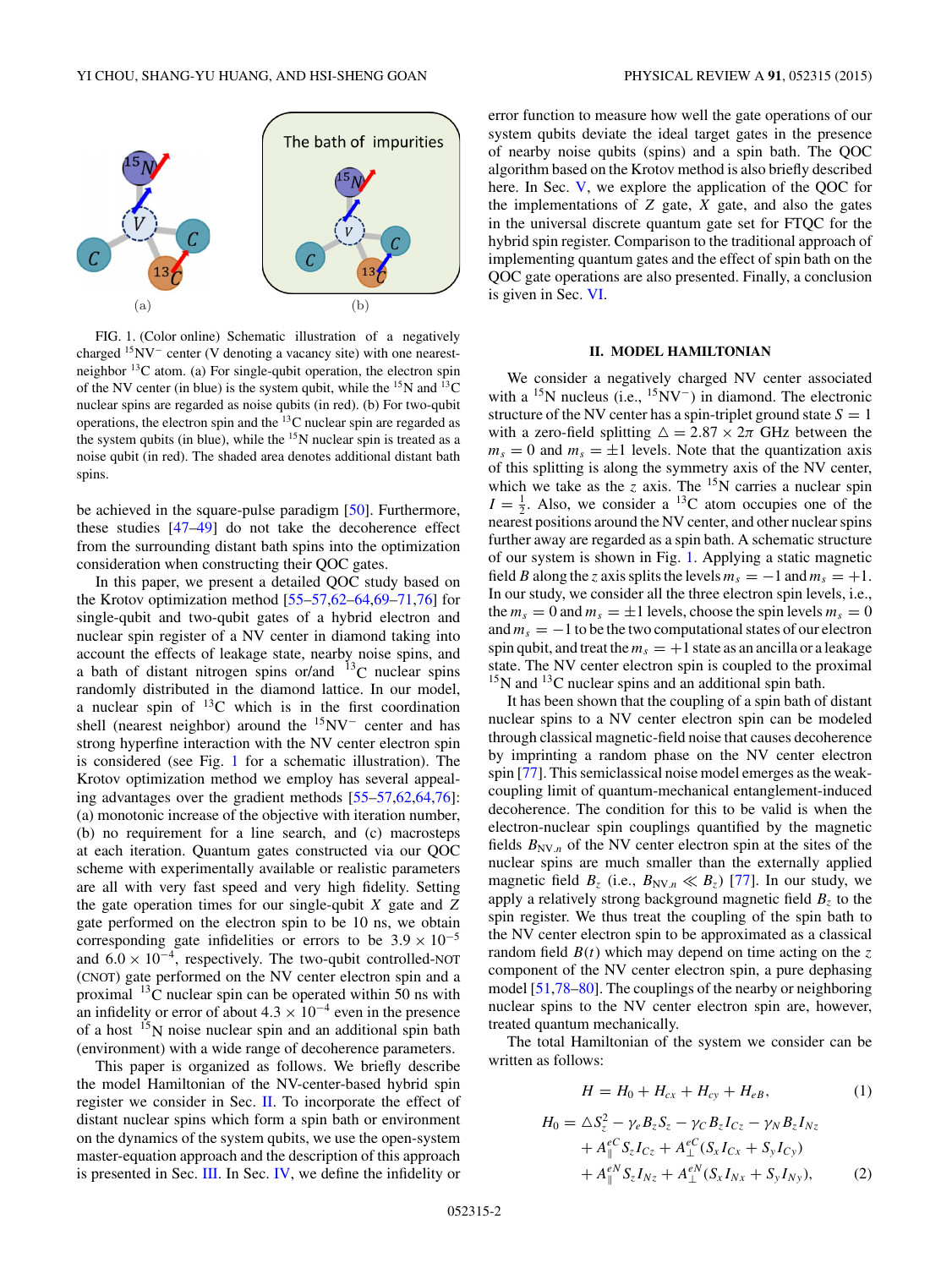<span id="page-2-0"></span>
$$
H_{cx}(t) = B_x(t)(-\gamma_e S_x - \gamma_C I_{Cx} - \gamma_N I_{Nx}), \qquad (3)
$$

$$
H_{cy}(t) = B_y(t)(-\gamma_e S_y - \gamma_C I_{Cy} - \gamma_N I_{Ny}), \qquad (4)
$$

$$
H_{eB} = S_z \tilde{B}(t),\tag{5}
$$

where  $S_i$  is the spin-1 operator for the NV center electron spin and  $I_{Ci}$  and  $I_{Ni}$  are the spin-1/2 operators for the <sup>13</sup>C and <sup>15</sup>N nuclear spins, respectively.  $\gamma_e = -2.8 \times 2\pi \text{ MHz G}^{-1}$ ,  $\gamma_C =$  $0.001\,07 \times 2\pi \text{ MHz } G^{-1}$ , and  $\gamma_N = -0.43 \times 2\pi \text{ kHz } G^{-1}$ are the gyromagnetic ratios for the electron,  $^{13}$ C and  $^{15}$ N spins, respectively [\[53\]](#page-9-0).  $A_{\parallel}^{eC} = A_{\perp}^{eC} = 127 \times 2\pi$  MHz is the hyperfine coupling between the electron and the  $^{13}$ C nuclear spin [\[42\]](#page-9-0), and  $A_{\parallel}^{eN} = A_{\perp}^{eN} = 3.03 \times 2\pi$  MHz is that between the electron and the  $15N$  nuclear spin [\[52](#page-9-0)[,81\]](#page-10-0). The magnetic fields  $B_x(t)$  and  $B_y(t)$  are time-dependent external control fields. The random field  $\tilde{B}(t)$  represents the effect of the bath spins with correlation function [\[51,](#page-9-0)[78–80\]](#page-10-0)

$$
C(t,t') = \langle \tilde{B}(t)\tilde{B}(t')\rangle = b^2 e^{-|t-t'|/\tau_c},\tag{6}
$$

where *b* that can be regarded as the field inhomogeneity in the effective semiclassical random noise model is associated with the average coupling strength between the electron spin and the spin bath, and  $\tau_c$  is the correlation time of the spin bath.

We will consider first the case where the quantum gate operations of the system qubits are influenced by the interactions with nearby noise qubits with a low number of degrees of freedom [\[50,](#page-9-0)[82,83\]](#page-10-0). In this case, the most general approach is to describe the dynamics of both the system and noise qubits and their interactions in Hamiltonian unitary approach and then perform the QOC calculations for the quantum gate operations. As the number of degrees of freedom of the noise qubits increases, the computation of this approach becomes expensive and challenging. Our strategy is that we treat the spins which are close to and have large hyperfine interactions with the system qubit(s) as the noise qubits and include them and their interactions into the unitary Hamiltonian, and then take the many randomly distributed distant spins as a spin bath (environment) whose average effect on the dynamics of the system qubit(s) is obtained by tracing out the environment degrees of freedom (or more precisely by performing an ensemble average over the classical random noise) using the master equation approach of the reduced density matrix. So our QOC treatment can simultaneously deal with the effects of leakage states, a few nearby noise qubits, and a (spin) bath.

## **III. QUANTUM MASTER EQUATION**

Since the ensemble average effect of the semiclassical random noise treatment of the spin bath in the absence of the external control fields can be modeled by a pure dephasing open system model [\[84\]](#page-10-0), we employ the perturbative time-local non-Markovian master equation to describe the coherent control and decoherence dynamics of the NV center electron qubit in our QOC study. Thus, following the standard perturbation theory with the Born approximation, we can write the time-local non-Markovian master equation for the reduced system density matrix as [\[85–87\]](#page-10-0)

$$
\frac{d\rho(t)}{dt} = \mathcal{L}_s \rho(t) + [\mathcal{L}_z D(t)\rho(t) + \text{H.c.}],\tag{7}
$$

where  $\mathcal{L}_s = \frac{-i}{\hbar} [H_s(t), \bullet]$  and  $\mathcal{L}_z = \frac{-i}{\hbar} [S_z, \bullet]$ , and the dissipator *D* can be written as  $[85,87]$ 

$$
D(t) = -\frac{i}{\hbar} \int_0^t C(t - t') \mathcal{U}_s(t, t') S_z dt', \tag{8}
$$

where the propagator superoperator  $U_s(t,t') = T_+ e^{\int_t^t E_s(\tau) d\tau}$ with  $T_+$  denoting the time-ordering operator. The symbol H.c. in Eq. (7) denotes the Hermitian conjugate of its previous term. To solve the master equation (7) directly, one would need to evaluate the term  $U_s(t,t')S_z$  and then perform the integration for the dissipator  $D(t)$  of Eq. (8). This procedure is often numerically inefficient. Instead, since the bath correlation function given in Eq. (6) is in an exponential form, one can take the time derivative on Eq. (8) and obtain straightly the differential equation for the dissipator  $D(t)$  as

$$
\frac{d}{dt}D(t) = -ib^2S_z + \left(\mathcal{L}_s(t) - \frac{1}{\tau_c}\right)D(t). \tag{9}
$$

Equations (7) and (9) form a coupled set of inhomogeneous differential equations, and one can use the Runge-Kutta method to solve these equations numerically.

For the convenience of numerical computation, we transform the density matrix  $\rho$  into a column vector  $\vec{\rho}$  and in this case Eq. (7) becomes  $\vec{\rho}(t) = \Lambda(t)\vec{\rho}(t)$ , where  $\Lambda(t)$  is the corresponding operator associated with Eq. (7) in column vector representation. It can be shown that the effective propagator  $U(t)$  defined by the relation  $\vec{\rho}(t) = U(t)\rho(0)$ satisfies

$$
\dot{U}(t) = \Lambda(t)U(t) \quad \text{with} \quad U(0) = I_N,\tag{10}
$$

where N is the dimension of U and  $I_N$  denotes the  $N \times N$ identity matrix in the operator dimension of *U*.

## **IV. GATE ERROR AND OPTIMAL CONTROL ALGORITHM**

We describe below briefly the error function of the gates and the optimal control algorithm based on the Krotov method that we adopt for our calculations. The noise qubits are regarded as an effective small environment interacting with the system qubits that serve as a register for quantum information processing. The implementation of quantum gates in the presence of only a few noise qubits using the Hamiltonian unitary approach for QOC calculations has been investigated [\[82,83\]](#page-10-0). Here besides a few noise qubits, the leakage state and the spin bath are also considered. We thus define the error function *K* as the distance measure between the associated propagator  $PU(T)$ at the final time *T* of the composite system and the target gate *G* in the column vector representation as follows [\[82,83\]](#page-10-0):

$$
K = \lambda_N \min_{\Phi} \left\{ \| P U - G \otimes \Phi \|_F^2 \, |\Phi^\dagger \Phi = I_{n_B} \right\}.
$$
 (11)

Here *P* denotes a projection operator to project the propagator *U* onto the composite subspace spanned by the tensor product of the system qubit computational basis states and the noise qubit basis states  $[66,88]$  $[66,88]$ ,  $n_B$  is the dimension of the Hilbert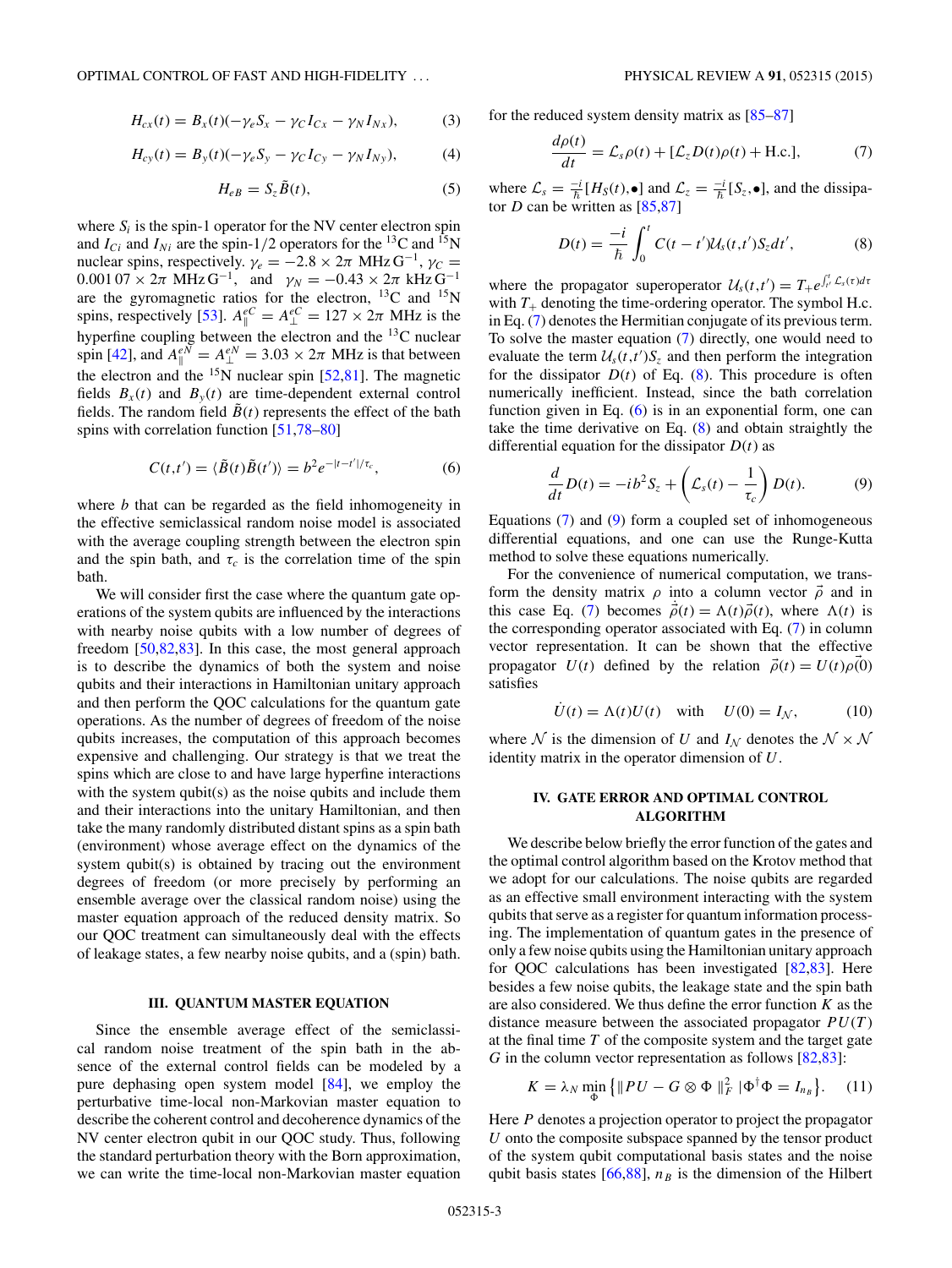<span id="page-3-0"></span>space for the noise qubit subsystem, and  $\Phi$  is an arbitrary unitary acting only on the noise qubit Hilbert space. The symbol  $\|\cdot\|_F$  stands for the Frobenius matrix norm:  $\|A\|_F =$  $({\bf Tr}A^{\dagger}A)^{1/2}$ , and  $\lambda_N = \frac{1}{2N}$  is a normalization factor to keep the value of *K* in the range  $[0,1]$  with *N* the dimension of  $PU$ . The squared norm of  $\Vert PU - G \otimes \Phi \Vert_F^2$  is minimized over the set of all possible unitary  $\Phi$  because we do not care what the evolution of the noise qubits is as long as the target gate *G* to be implemented can be achieved. The fidelity defined as  $F = 1 - K$  with *K* given in Eq. [\(11\)](#page-2-0) is introduced to measure how well  $PU(T)$  approaches the target gate G at the final gate time  $T$ . The error function similar to  $K$  of Eq. [\(11\)](#page-2-0) for a closed composite system consisting of the system qubits and a few noise qubits was defined and simplified to a computable form in Ref. [\[88\]](#page-10-0). Here, we generalize the expression of the error function *K* for an open system with leakage states and/or a spin bath in a computable form as (cf. [\[88\]](#page-10-0))

$$
K = \frac{1}{2} + \frac{1}{2N} \text{Tr}[(PU)^{\dagger} PU] - \frac{1}{N} \text{Re} \text{Tr} \sqrt{Q^{\dagger} Q}. \quad (12)
$$

Here in Eq. (12)

$$
Q = \sum_{i,j=1}^{n_S} G_{ij}^*(PU)_{(ij)},
$$
\n(13)

where  $PU(i)$  are  $n_B \times n_B$  matrix partitions of PU in the computational state basis of the system qubits, and *Gij* are the scalar matrix elements of the target operation *G* [\[88\]](#page-10-0). Note that because the projected propagator *PU* is no longer unitary when the effect of the leakage states or/and the open system environment is considered, the second term in the error function (12) takes the form of**Tr**[(*PU*) † *PU*]*/*(2*N*). This term approaches (1*/*2) for an ideal, closed composite system when  $PU \rightarrow U$  is unitary, and in this case the error function *K* (12) reduces to that of Ref. [\[88\]](#page-10-0).

In realistic control problems, it is desirable that the optimal control sequence can provide the highest quality (fidelity) with minimum energy consumption. Therefore, we define the objective function to be maximized for our optimal control problem as

$$
J = F - \int_0^T \frac{\lambda(t)}{2} [\varepsilon(t) - \tilde{\varepsilon}(t)]^2 dt,
$$
 (14)

with a weighting function  $\lambda(t) > 0$  adjusted and chosen empirically. Here the reference field  $\tilde{\varepsilon}(t)$  is chosen to be the control field of the previous iteration [\[55,56\]](#page-9-0). In this case, when the iterative procedure approaches the optimal solution, the change in the control field is minimal or vanishing. Therefore, this choice of the reference field  $\tilde{\varepsilon}(t)$  ensures that the iterative method is found to increase the total objective  $J$  of Eq.  $(14)$ by increasing the gate fidelity  $F = 1 - K$  rather than reducing the total control pulse energy.

The iterative algorithm of the Krotov method used in our optimal control study of implementing quantum gates is described briefly as follows [\[55–57,62,64,69,70,](#page-9-0)[76\]](#page-10-0). (1) An initial guess for the values of the control parameters  $\varepsilon_i^0(t)$  is randomly chosen [here the control parameters  $\varepsilon_i(t)$ can be the externally applied ac magnetic fields  $B_i(t)$  with  $i = x, y$  components]. (2) The evolution propagator  $U[\varepsilon_i^0(t)]$ is evolved forward in time until  $t = T$  using Eq. [\(10\)](#page-2-0).

(3) An auxiliary function  $\mathcal{B}[\varepsilon_i^j(t)]$ ,  $j = 0$  for the first iteration, is evolved backward in time until  $t = 0$  using the equation of motion  $\mathcal{B}(t) = -\mathcal{B}(t)\Lambda(t)$  and the boundary condition  $\mathcal{B}(T) = -\frac{dK}{d(PU)}$ . The explicit form of  $\frac{dK}{d(PU)}$  can be found in the Appendix. (4) The updated propagator  $U[\varepsilon_i^{j+1}(t)]$ is propagated again forward in time, while the control parameter  $\varepsilon_i(t)$  is updated iteratively with the rule  $\varepsilon_i^{j+1}(t)$  =  $\varepsilon_i^j(t) + \frac{1}{\lambda(t)} \text{Re} \{ \text{Tr}[\mathcal{B}^j(t) \frac{\partial \Lambda(t)}{\partial \varepsilon_i(t)} U^{j+1}(t)] \}$ . (5) Steps (3) and (4) are repeated until either the error  $K<sup>j</sup>$  is smaller than a preset value or the ratio of the improved error at the next iteration,  $\frac{K^j - K^{j+1}}{K^j}$ , is rather small. After a sufficient number of iterations, the algorithm converges and the fidelity  $F$  in the objective function of Eq. (14) reaches asymptotically a maximum value of  $F_{\text{max}}$ .

## **V. RESULTS AND DISCUSSION**

#### **A. Optimal control for single-qubit gates**

The target quantum single-qubit gates considered in our investigation are *Z* gate, *X* gate, Hadamard gate (*H* gate), phase gate, and  $\pi/8$  gate on the NV center electron spin. We restrict our investigation to have a control magnetic field only in the *x* direction, i.e.,  $B_x(t)$ , for the implementation of these single-qubit gates. A static magnetic field  $B_z = 500$  G is applied to split the  $m<sub>s</sub> = \pm 1$  states of an NV center electron spin; the  $m_s = 0$  state and  $m_s = -1$  state are chosen as the system qubit states, and the  $m<sub>s</sub> = 1$  state is treated as a leakage state. We will investigate the case where there are two nearby noise qubits, the 13C nuclear spin and 15N nuclear spin, and the strength of the hyperfine interaction between the NV center electron spin and the nearest-neighbor  $^{13}$ C nuclear spin is comparable to the Zeeman splitting of system qubit states.

A quantum *Z* gate in the absence of the noise qubits can be realized by free evolution of the system qubit with high fidelity (or error smaller than 10<sup>−</sup>8). However, the*Z*-gate errors *K* obtained by free evolution taking the energy shift by the  $13^{\circ}$ C and  $15^{\circ}$ N noise qubits into account at operation times of 0*.*34 ns, 7*.*45 ns, and 15*.*2 ns are all greater than 6*.*0 × 10<sup>−</sup>3. On the other hand, using optimal control method with an extra control field  $B_x(t)$  gives, for example, a *Z*-gate error *K* for an operation time of 10 ns (or 0.01  $\mu$ s) to be 6.0 × 10<sup>-4</sup>, at least one order of magnitude better than that by the free evolution.

For the implementation of an *X* gate, traditionally a  $\pi$ pulse with frequency  $\omega$  in resonance to the energy splitting between the two computational states of the system qubit (in our case  $\omega = 1.343 \times 2\pi$  GHz at  $B_z = 500$  G) is used to induce the qubit transition. As fast quantum gates are favorable for the purpose of quantum information processing, we set the operation times of the single-qubit gates to be in the order of 0.01  $\mu$ s. To be operated in such a short time, an *X* gate implemented by a  $\pi$  pulse would require a certain pulse strength  $B_{x0}$  of  $B_x(t) = B_{x0} \cos \omega t$ . This in turn limits the fidelity of the gate as a relatively strong pulse strength  $B_{x0}$ would cause possible transitions to the  $m<sub>s</sub> = +1$  leakage state. One can see this from Fig. [2\(a\)](#page-4-0) that the gate errors of *X* gates implemented by  $\pi$  pulses for different operation times in the absence of any noise qubit and decoherence represented by the green circles (guided by the green dotted line) are all larger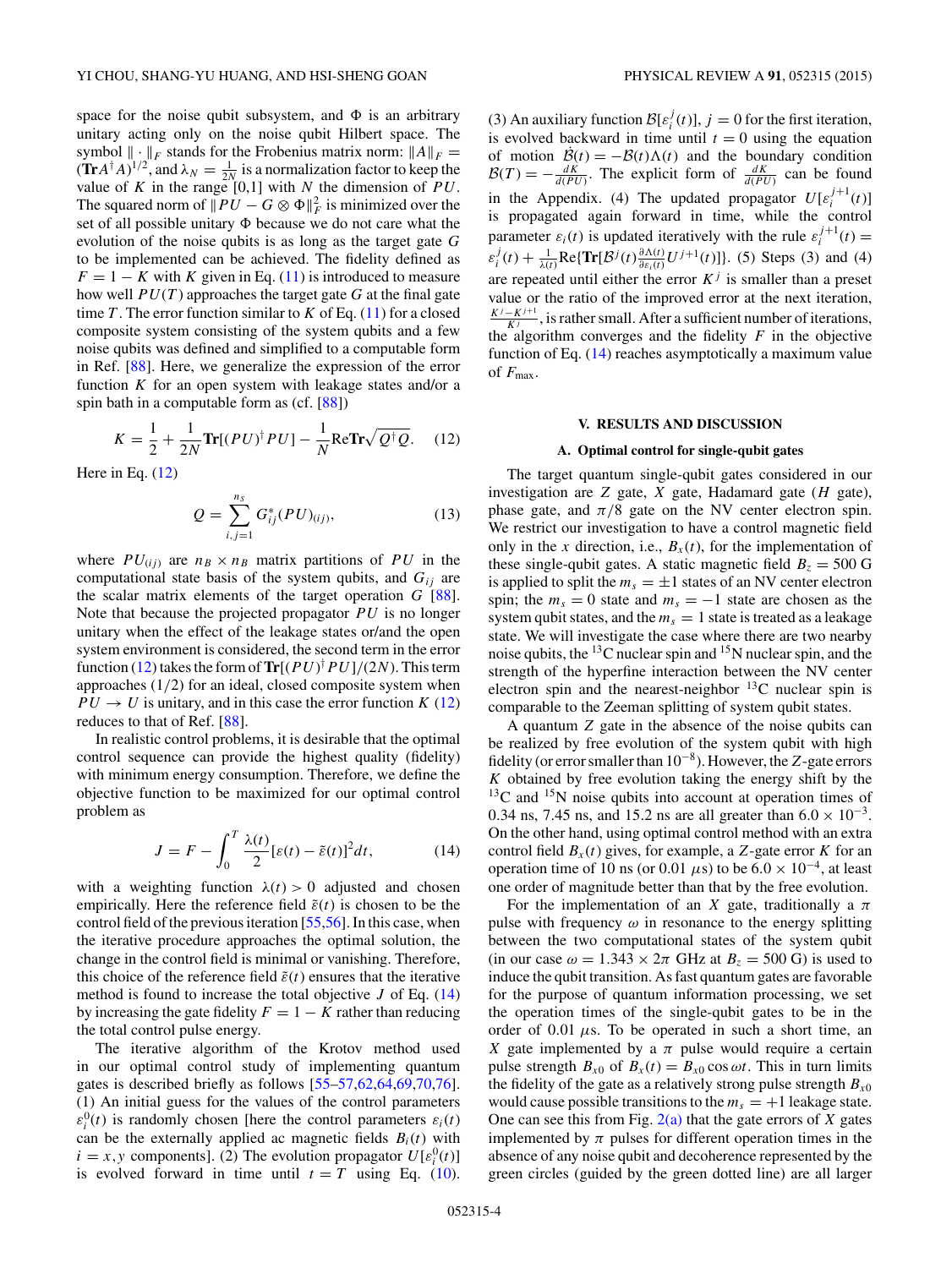<span id="page-4-0"></span>

FIG. 2. (Color online) (a) *X* gate errors vs operation times at a static magnetic field  $B<sub>z</sub> = 500$  G for different noise-qubit scenarios and operation schemes. The colors of purple, blue, and red represent the cases where the system qubit (electron spin) interacts with only the  $^{15}N$ , only the  $^{13}C$ , and both the  $^{15}N$  and the  $^{13}C$  noise qubits, respectively. The open circles with dashed lines represent *X* gates implemented by conventional  $\pi$  pulse, while the solid squares with solid lines denote implementation by optimal control pulse sequence. The open green circles with a dashed line stand for the *X* gate error of an ideal NV electron spin without any noise qubit nearby. (b) A typical optimal control pulse sequence of  $B_x$  field for a gate operation time of 0.01  $\mu$ s at a static magnetic field of  $B_z = 500$  G.

than  $4 \times 10^{-3}$ . In the presence of the nearby noise qubits, nonsecular parts of the hyperfine couplings  $A_{\perp}^{eC}$  to the system qubit will cause an additional error to the *X* gate implemented by a  $\pi$  pulse. The purple, blue, and red circles (dashed lines) in Fig. 2(a) represent the errors of the *X* gates implemented by  $\pi$  pulses at different operation times for the cases where the system qubit interacts with only the  $^{15}N$ , only the  $^{13}C$ , and both the  $15N$  and the  $13C$  noise qubits, respectively. One can see that the gate errors of the blue and red dashed lines overlapping with each other are considerably larger than those of the purple and green dashed lines also overlapping with each other in the short gating time regime but deviating a little bit at large gating times. This is because the hyperfine interaction of the  $15N$  nuclear spin with the system qubit is about one to two orders of magnitude smaller than the control field strength or interaction for the *X* gates with operation times shown in Fig.  $2(a)$ , and thus the presence of the <sup>15</sup>N nuclear spin does

TABLE I. Summary of the QOC gate errors. The bath correlation time for the CNOT gates is  $\tau_c = 25 \mu s$ , and the average system-bath coupling strengths (or field inhomogeneities) are  $b = 38.46 \ \mu s^{-1}$  for the gate time  $T = 0.125 \mu s$  and  $b = 80 \mu s^{-1}$  for the gate time  $T =$  $0.05 \mu s$ , respectively.

| Gate type    | Noise $qubit(s)$     | Gate time $T$  | Gate error $K$       |
|--------------|----------------------|----------------|----------------------|
| Z gate       | 15 <sub>N</sub>      | $0.01 \ \mu s$ | $8.0 \times 10^{-5}$ |
|              | ${}^{15}N, {}^{13}C$ | $0.01 \mu s$   | $6.0 \times 10^{-4}$ |
| $X$ gate     | $^{15}N$             | $0.01 \mu s$   | $5.5 \times 10^{-6}$ |
|              | ${}^{15}N, {}^{13}C$ | $0.01 \mu s$   | $3.9 \times 10^{-5}$ |
| $H$ gate     | 15 <sub>N</sub>      | $0.01 \mu s$   | $2.4 \times 10^{-5}$ |
|              | ${}^{15}N, {}^{13}C$ | $0.01 \mu s$   | $1.0 \times 10^{-4}$ |
| PHASE gate   | $^{15}N$             | $0.01 \ \mu s$ | $2.5 \times 10^{-5}$ |
|              | ${}^{15}N, {}^{13}C$ | $0.01 \mu s$   | $4.3 \times 10^{-5}$ |
| $\pi/8$ gate | $^{15}N$             | $0.01 \mu s$   | $2.3 \times 10^{-5}$ |
|              | ${}^{15}N, {}^{13}C$ | $0.01 \mu s$   | $1.4 \times 10^{-4}$ |
| CNOT gate    | $^{15}$ N            | $0.125 \mu s$  | $1.7 \times 10^{-4}$ |
|              | $15N$ , bath         | $0.125 \mu s$  | $6.5 \times 10^{-4}$ |
| CNOT gate    | 15 <sub>N</sub>      | $0.05 \mu s$   | $4.3 \times 10^{-4}$ |
|              | $15N$ , bath         | $0.05 \mu s$   | $4.3 \times 10^{-4}$ |

not introduce substantial error in the *X* gate. On the other hand, the hyperfine interaction of the  ${}^{13}$ C nuclear spin with the system qubit is comparable to the control field interaction and thus considerably larger gate error is introduced by  $^{13}$ C nuclear spin than that by the leakage state in the ideal case or than that by the  $15N$  nuclear spin.

In contrast, the QOC based on the Krotov optimization method enables us to achieve a high-fidelity *X* gate with significant improvement in gate error. As shown in Fig. 2(a), the *X* gate errors obtained by the optimal control method in the presence of both the  $^{15}N$  and the  $^{13}C$  noise qubits represented by the red squares (solid lines) are two orders of magnitude smaller than the gate error obtained by directly applying  $\pi$  pulses even in the ideal case (green dotted line). Figure 2(b) shows a typical optimal control field sequence for a *X* gate with an operation time of 0.01  $\mu$ s. We have also performed optimal control calculations for the single-qubit gates of the Hadamard gate (*H* gate), the phase gate, and the  $\pi/8$  gate in the universal quantum gate set for FTQC. The errors of the single-qubit gates with operation times all set to  $0.01 \mu s$  are summarized in Table I. Because the gate times of the single-qubit gates are all set to a relatively short time of  $0.01 \mu s$ , we find that the calculated optimal control pulse sequences are robust (i.e., the gate errors do not increase appreciably) in the presence of a spin bath with a wide range of realistic experimental parameters for the bath correlation function defined in  $(6)$  [\[40,51,](#page-9-0)[85\]](#page-10-0). The effect of a spin bath will be explicitly discussed for two-qubit CNOT gates that have longer gate times.

# **B. Optimal control for CNOT gates**

We next describe the implementation of the two-qubit CNOT gate in the discrete set of universal gates. We choose the electron spin of the NV center as the control qubit and the  $^{13}$ C nuclear spin as the target qubit. The  $^{15}$ N nuclear spin associated with the NV center acts as a noise qubit influencing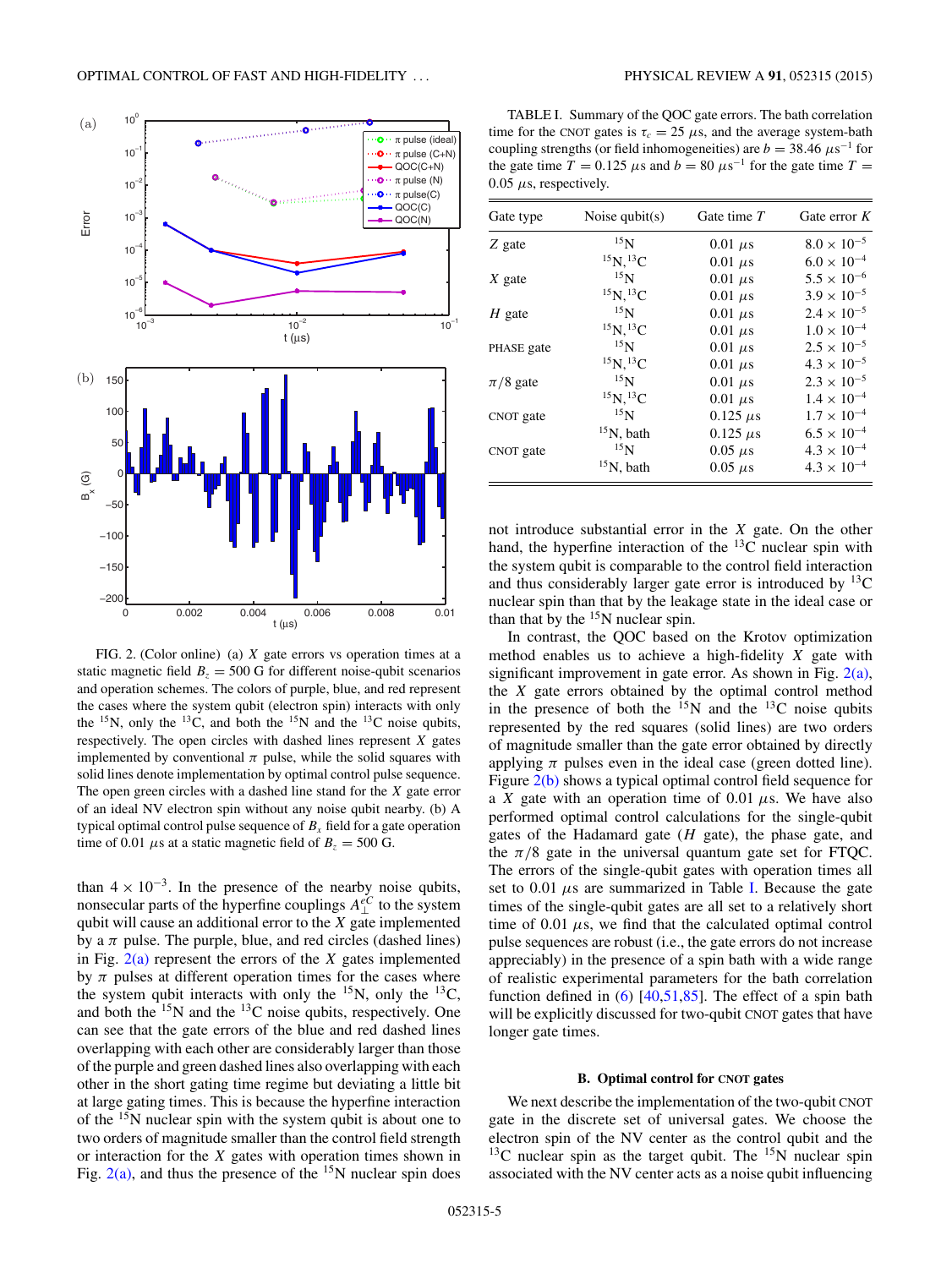the electron qubit. Besides, the bath of other distant spin impurities causing the decoherence to the electron qubit is taken into account. A schematic illustration of the whole system we consider is shown in Fig.  $1(b)$ . The experiments carried out on a single electron and a single  $^{13}$ C nuclear spin of a NV center for the implementation of a two-qubit conditional rotation (CROT) gate realized by a conditional radio-frequency  $\pi$  pulse have been reported [\[8](#page-8-0)[,42\]](#page-9-0). This CROT gate combined with single-qubit *z* rotations can perform a CNOT gate up to a global phase factor. Decomposing a CNOT gate or a general gate operation into several single-qubit and entangled two-qubit operations in series makes its operation time normally longer and its overall gate error larger as the gate errors of the decomposed gates will accumulate. In contrast, the optimal control method has the great advantage of enabling the implementation of a CNOT gate or other general quantum gates in a single run of pulse or in a single pulse sequence by simply setting the target operation to be the CNOT gate or the general quantum gate one wishes to implement [\[61,71\]](#page-9-0). Simulating this  $\pi$ -pulse approach of implementing the CROT gate using  $B_x(t) = B_{x0} \cos \omega t$  and  $B_y(t) = B_{y0} \sin \omega t$  with the field strengths  $B_{x0}$  and  $B_{y0}$ , we evaluate the CROT gate error *K* and compare it with our result of CNOT gate by the optimal control method.

We discuss the implementation of a CNOT or CROT gate for three different cases. The first case is the ideal case without any noise, the second case includes the effect of the 15N noise qubit, and the third case considers both the <sup>15</sup>N noise qubit and a spin bath. Here applying a static magnetic field of  $B_z = 1000 \text{ G}$ results in a relatively large energy splitting between  $m_s = 1$ (leakage) state and  $m = 0, -1$  (computational basis) states as compared to the energy splitting between the computational basis states of the  $m_s = 0$  and  $m_s = -1$  states for the NV electron spin. At first, the NV electron spin is regarded as an ideal two-level qubit system for the gate implementation, and then we will treat the NV electron spin as a spin-1 three-level system. This enables us to exam how well the optimal control field sequence obtained for the two-level case performs in the more realistic three-level case (i.e., to see the leakage effect). We then employ the QOC theory to find new control sequence for the three-level NV center electron spin taking the leakage state of  $m_s = 1$  into account in order to reduce the gate error or infidelity.

*Ideal case.* Next we show that the optimal control theory can achieve a CNOT gate with a better fidelity than simply applying a conditional  $\pi$  pulse (CROT). The CNOT or CROT gate errors as a function of the gate operation time for different cases are illustrated in Fig. 3. The solid lines and dot-dashed lines represent the gate errors obtained for the ideal case and the case including noise qubit 15N, respectively. The red lines represent the CROT gate errors obtained by applying a conditional *π* pulse taking  $m_s = 0, -1$  states of the NV center as the system qubit states. The blue lines and purple lines represent the CNOT gate errors obtained by using the optimal control theory taking the NV center electron spin as a two-level system and threelevel system, respectively. Note that different from the gate error of the CROT implemented by a conditional  $\pi$  pulse, the QOC gate errors are calculated by substituting the pulse sequence obtained in respective methods into the Hamiltonian of the three-level NV center system including the 15N noise



FIG. 3. (Color online) CNOT or CROT gate errors vs operation times at a static magnetic field  $B_z = 1000$  G for different operation schemes: conditional  $\pi$  pulse scheme (in red) and optimal control scheme taking the NV center electron spin as a two-level system (in blue) and three-level system (in purple). The solid lines and dotdashed lines represent the gate errors obtained for the ideal case and the case including noise qubit  $^{15}N$ , respectively.

qubit (but not including the bath spins) for the propagator *U* in Eq.  $(12)$ . For the idea case (solid lines), when the gate operation time becomes shorter, the gate error using a  $\pi$  pulse becomes larger. The reason is that the requirement for a shorter duration of a  $\pi$  pulse means a stronger field strength, which in turn induces a larger transition probability to the leakage state. In contrast, the QOC theory can do a much better job when the operation time is short as illustrated in Fig. 3. However, as the operation time increases, the error for the optimal control case of treating the electron spin as an effective two-level system becomes larger, even larger than that of using a  $\pi$  pulse (see Fig. 3). Therefore, employing QOC for the three-level electron spin system is necessary. It is quite obvious from Fig. 3 that employing the QOC theory by treating the electron spin as a three-level system (purple solid lines) gives gate errors one order to two orders of magnitude lower than those of the two-level case (blue solid line).

*Effect of a noise qubit.* In the case of including the  $^{15}$ N noise qubit, driving the system by a  $\pi$  pulse does not work well anymore (see the red dot-dashed line). However, taking the noise qubit into the QOC optimization consideration lowers the error or infidelity a little bit as compared to the case without doing so. One can see this from Fig. 3 that the blue and purple dot-dashed lines are slightly lower than their corresponding blue and purple solid lines, respectively. The reason is that the  $15N$  noise qubit here also serves as an ancilla qubit that allows some probability to get out of the computational space temporarily but return to the computational space with higher fidelity at the end of the operation for the optimal control CNOT gate. Again, treating the electron spin as a three-level system is a more effective strategy to perform CNOT gate and it gives an error  $K \approx 1.7 \times 10^{-4}$  in the presence of the <sup>15</sup>N noise qubit for a gate time of 0.125  $\mu$ s. Figure [4\(a\)](#page-6-0) investigates the optimal control CNOT gate error as a function of the strength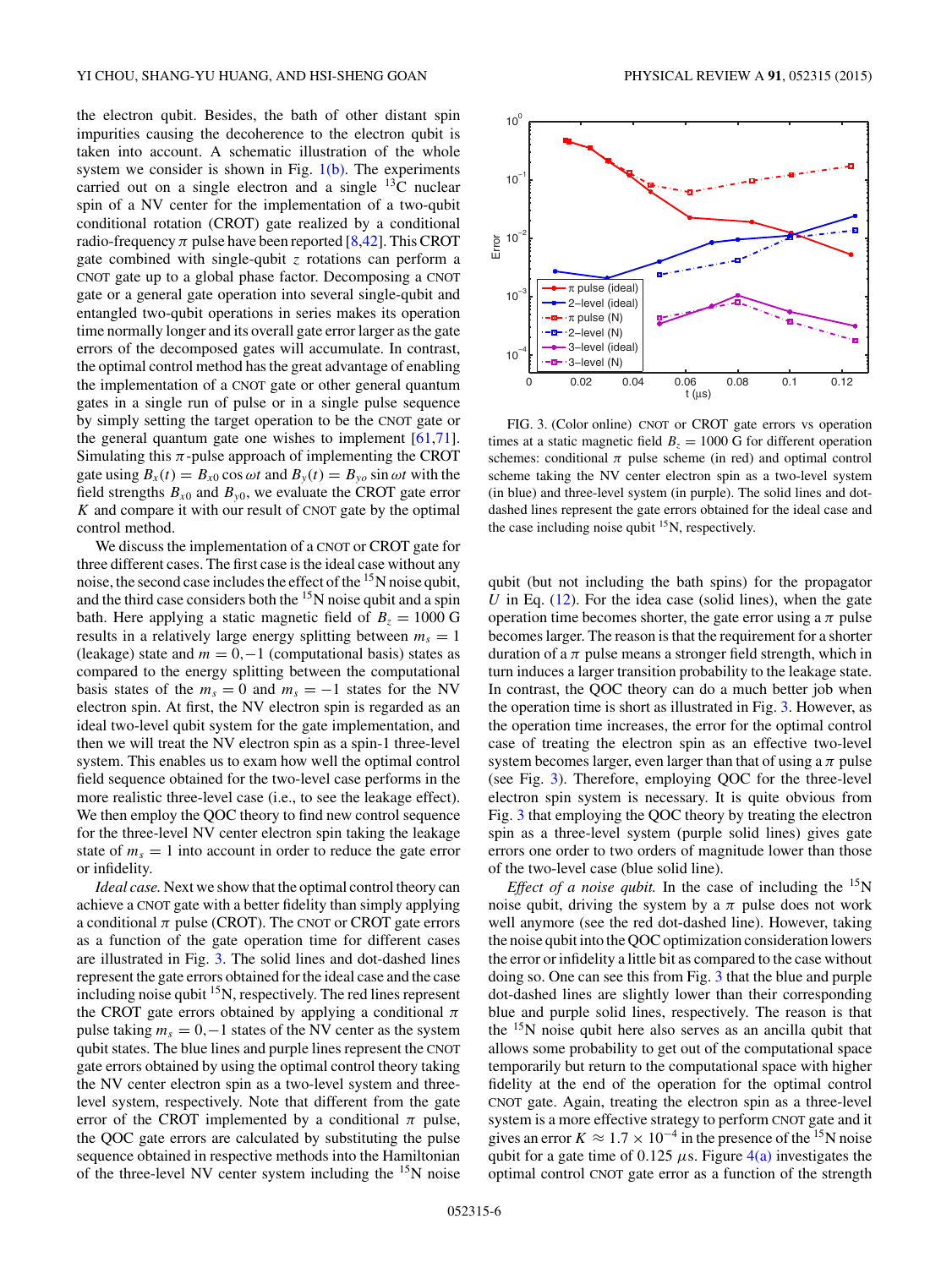<span id="page-6-0"></span>

FIG. 4. (Color online) (a) Optimal control CNOT gate errors for different values of the static magnetic field  $B<sub>z</sub>$  taking the NV center electron spin as a two-level system (blue solid line) and threelevel system (red dot-dashed line). The operation time is 0*.*05 *μ*s. (b) Optimal control pulse sequences of  $B_x(t)$  and  $B_y(t)$  for  $B_z =$ 500 G (blue solid lines) and  $B_z = 1000$  G (red dot-dashed lines).

of the external static magnetic field  $B<sub>z</sub>$  for a gate operation time of  $0.05 \mu s$ . The blue solid line and red dot-dashed line represent the cases of treating the electron spin as a twolevel system and a three-level system, respectively. When the static magnetic field  $B<sub>z</sub>$  decreases, the gate error represented by the blue solid line becomes large. This is because at a lower magnetic field  $B<sub>z</sub>$  the energy separation between the qubit state  $m_s = -1$  and the leakage state  $m_s = 1$  become smaller, and thus the approximation of treating the NV electron spin as a two-level system of  $m_s = 0, -1$  is not very good. However, the optimal control of the three-level case still works with error  $K \approx 6 \times 10^{-4}$  even when the magnetic field is as low as  $B_z = 500$  G. The optimal control field sequences by treating the NV electron spin as a three-level system for  $B_z =$ 100 G (red dot-dashed lines) and  $B_z = 500$  G (blue solid lines) with the operation time of 0.05  $\mu$ s are shown in Fig. 4(b). At  $B_z = 500$  G ( $B_z = 1000$  G), the energy separation between the electron qubit states of  $m_s = -1$  and  $m_s = 0$  is much larger than (comparable to) the energy splitting between the states  $|1,\downarrow\rangle$  and  $|1,\uparrow\rangle$  (due to the hyperfine interaction), where  $|\downarrow\rangle$  and  $|\uparrow\rangle$  represent the <sup>13</sup>C nuclear spin states, and  $|1\rangle$  and  $|0\rangle$  represent the electron qubit states. As a result, there are apparently two different oscillating components for the case of  $B_z = 500$  G (blue solid lines) as compared to the case of  $B_z = 1000$  G (red dot-dashed lines) in Fig. 4(b). The major



FIG. 5. (Color online) CNOT gate error vs the average systembath coupling strength (field inhomogeneity) *b* for gating time of 0.05  $\mu$ s (blue solid line) and 0.125  $\mu$ s (red solid line). The corresponding dashed lines represent the gate errors calculated by taking the OCT pulse sequences obtained for the case without the spin bath (i.e., setting  $b = 0$ ) as our initial guess for optimal control in the open system.

frequency of the fast oscillating component comes from the high frequency (energy separation) of the electron qubit, while that of the slow one matches the energy splitting between states  $|1,\downarrow\rangle$  and  $|1,\uparrow\rangle$ .

*Effect of a spin bath.* Next, we take into account not only the noise qubit but also the bath of the distant spin impurities, which is modeled as an effective classical random field acting on the NV electron spin with correlation function given by Eq. [\(6\)](#page-2-0). The solid lines in Fig. 5 show the dependence of the CNOT gate error on the bath parameter *b* for the correlation time  $\tau_c = 25 \mu s$ . The parameter *b* defined in the bath correlation function, Eq. [\(6\)](#page-2-0), is related to the average system-bath coupling strength or field inhomogeneity in the random field model. The dashed lines in Fig. 5 represent the gate error obtained by applying the optimal control sequences obtained for the case without the spin bath to the master equation or the effective evolution equation [\(10\)](#page-2-0) in the presence of the bath. This allows us to study how the gate errors due to the spin bath are improved in the open system by QOC. One can see from Fig. 5 that for  $\tau_c = 25 \mu s$  unless the parameter *b* is more than one order of magnitude larger than the typical value of  $b = 3.846 \ \mu s^{-1}$ extracted from the experiments [\[40,51,](#page-9-0)[85\]](#page-10-0), the influence of the bath on the gate with a short operation time of 0.05  $\mu$ s (blue dashed line) is not significant. For the longer gate operation time of  $0.125 \mu s$  (red dashed line), the influence of a bath becomes appreciable when  $b \gtrsim 5 \mu s^{-1}$ , and as the coupling strength *b* become stronger, the error increases. However, the optimal control CNOT gate with operation time 0*.*05 *μ*s (blue solid line) can sustain much larger values of the field inhomogeneity up to  $b = 80 \mu s^{-1}$  and the gate error can be maintained almost the same as if the spin bath were not present.

The relation between the gate error and the bath correlation time  $\tau_c$  for the average coupling strengths of *b* = 38.46  $\mu$ s<sup>-1</sup> and the operation time of 0.125  $\mu$ s ( $b = 80 \mu$ s<sup>-1</sup> and operation time  $0.125 \mu s$ ) is shown in red solid line (blue solid line) in Fig. [6.](#page-7-0) To investigate how much QOC theory improves the gate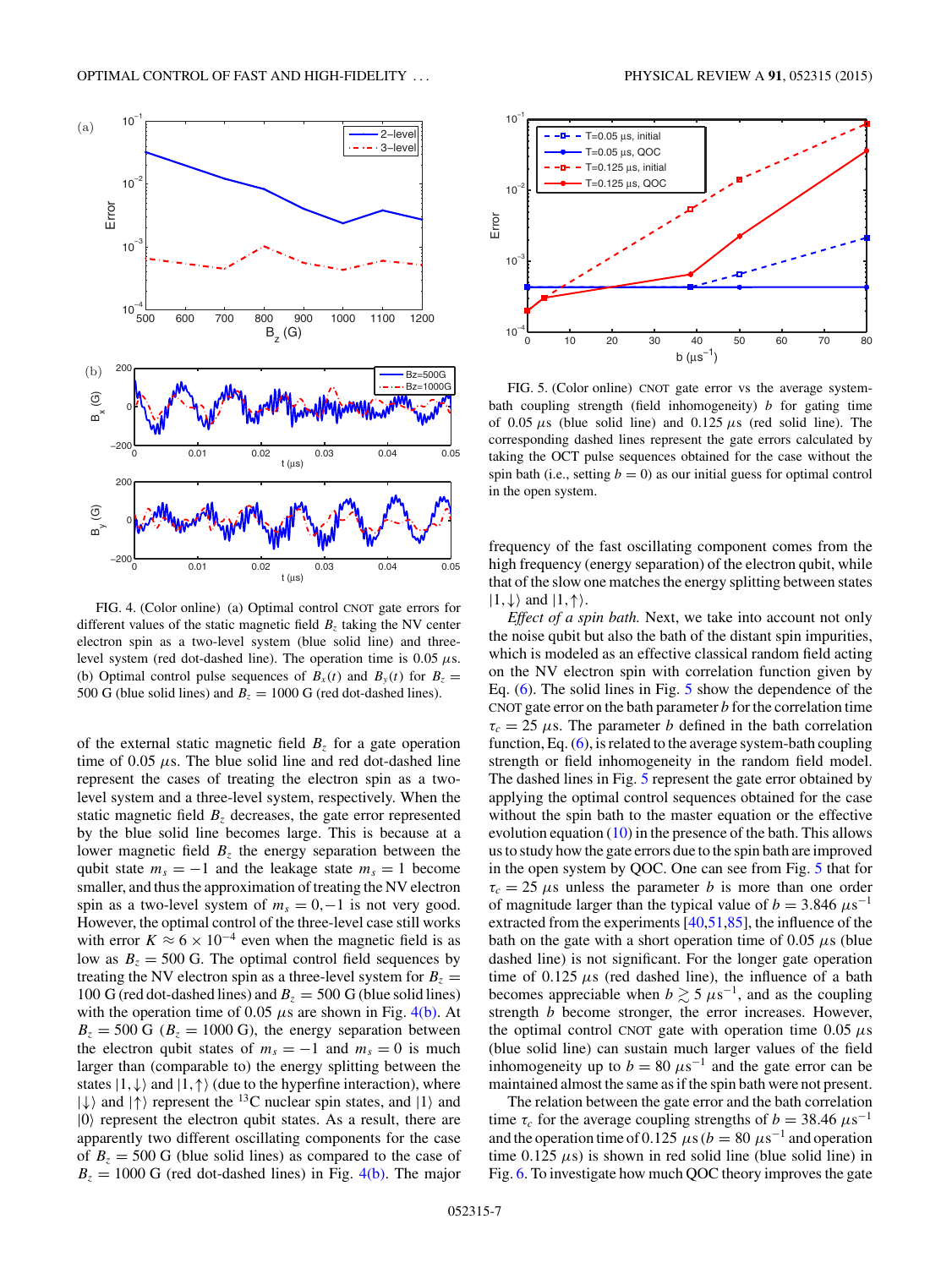<span id="page-7-0"></span>

FIG. 6. (Color online) CNOT gate error vs the correlation time  $\tau_c$ for the case of  $b = 38.46 \ \mu s^{-1}$  and the gating time  $T = 0.125 \ \mu s$ and the case of  $b = 80 \mu s^{-1}$  and the gating time  $T = 0.125 \mu s$ . The dashed line represents gate error calculated by taking the OCT pulse sequences obtained for the case without the spin bath (i.e., setting  $b = 0$ ) as our initial guess for optimal control in the open system.

fidelity in the NV center system with a spin bath, we take the optimal pulse sequences in the absent of the spin bath as our initial guess for the control fields, and the gate errors before the optimal control iterations are shown in dot-dashed lines in Fig. 6. The gate errors (solid lines) after the iterations are terminated are larger for small values of  $\tau_c$ , and decrease as  $\tau_c$  increases. The gate errors (solid lines) stay nearly constant as  $\tau_c \gtrsim 5 \mu$ s. When the bath correlation time  $\tau_c$  is small, the memory effect of the bath is weak and the bath is close to a Markovian bath. In this case, it is hard to revise the bath contribution since the decay rate approaches a steady value in a very short time. In contrast, when  $\tau_c$  is large, due to the relatively long memory effect of the bath, the optimal control fields are able to counteract the influence from the bath.

## **VI. CONCLUSION**

We have found the control sequences of fast and highfidelity single-qubit and two-qubit quantum gates for electron and nuclear spins of a NV center in diamond using the QOC theory. A CNOT gate or other general quantum gates operation can be implemented in a single run of pulse sequence using the optimal control approach rather than being decomposed into some entangled two-qubit and several single-qubit operations in series by composite pulse sequences. The (non-Markovian) external environment effects on system qubits are partitioned into two kinds, one from a few nearby noise qubits and the other from a bath of distant spins. Table [I](#page-4-0) summarizes the gate time and gate errors calculated with realistic experimental parameters for the cases considering the effect of the noise qubits, the leakage state, and the effect of a spin bath. These gate errors are below the recent model of error threshold  $10^{-3}$  [\[72\]](#page-9-0)  $(10^{-2}$  if surface code error correction is used [\[73](#page-9-0)[–75\]](#page-10-0)) required for FTQC. One can estimate the logical error rate that our gate error *K* corresponds to for a given type

of error correction of FTQC. Suppose that one implements a logical qubit of the surface code error correction on a two-dimensional array of physical qubits with array size (distance) *d* [corresponding to the number of physical qubits being  $n_q = (2d - 1)^2$  as in Ref. [\[75\]](#page-10-0). The number of physical qubits or the array size *d* needed to define a logical qubit to meet a required logical error rate is dependent strongly on the error rate in the physical qubits. By taking the error probability per step to be the worse gate error *K* of  $6.0 \times 10^{-4}$  in Table [I,](#page-4-0) which is smaller than the error threshold rate of  $p_{th} = 0.57\%$  of the surface code, the estimated logical error rates using Fig. [4](#page-6-0) or more precisely Eq. (11) of Ref. [\[75\]](#page-10-0) are about  $3.5 \times 10^{-5}$ for array size  $d = 5$  and about  $3.7 \times 10^{-6}$  for array size  $d = 7$ . When the per-step error rate is smaller than the error threshold rate  $p_{th}$ , the logical error rate falls exponentially with the array size *d*. Thus one obtains the logical error rate for array size  $d = 25$  to be about  $5.8 \times 10^{-15}$ , sufficient to perform Shor's algorithm for factoring a 2000-bit number into its primes with a reasonable chance of success [\[75\]](#page-10-0).

There seems to be challenges for the experimental implementations and applications of the QOC theory, such as imprecise knowledge of the quantum system's parameters and how to generate the complex optimal control pulses in reality. Fortunately, commercial devices for generating arbitrary wave forms or complex signals in a time scale of subnanoseconds to nanoseconds are available now and may solve the challenge of generating complex pulse sequences. Besides, a hybrid open-loop–closed-loop optimal control method called adaptation by hybrid optimal control (Ad-HOC) method [\[89\]](#page-10-0) designed to overcome not only the problem of inaccurate knowledge of the system parameters but also shortcomings of the assumed physical model and errors on the control fields has been recently proposed. The closed-loop pulse calibration of Ad-HOC, similar to adaptive model-free feedback control (also referred to as closed-loop laboratory control or learning control) [\[90,91\]](#page-10-0) uses the physical system itself as a feedback to calibrate control pulses and optimize their performance. Two similar closed-loop methods for optimizing quantum control in experimental systems have also been put forward recently: the method of optimized randomized benchmarking for immediate tune-up (ORBIT) [\[92\]](#page-10-0) and the method of adaptive control via randomized optimization nearly yielding maximization (ACRONYM) [\[93\]](#page-10-0). In principle, the system response and control pulses can be calibrated and improved using closedloop optimization where measurement data are efficiently obtained with Nelder-Mead algorithm [\[89,92,94\]](#page-10-0) or stochastic optimization algorithm [\[93,95,96\]](#page-10-0) and subsequently fed back to the system optimizer to improve the pulses without precise knowledge of the system. These developments make the QOC theory practical and useful to construct the initial pulse sequences for experimentally closed-loop optimization [\[89\]](#page-10-0).

# **ACKNOWLEDGMENTS**

We acknowledge support from the Ministry of Science and Technology of Taiwan under Grant No. MOST-103-2112-M-002-003-MY3, from the National Taiwan University under Grant No. NTU-ERP-104R891402, and from the thematic group program of the National Center for Theoretical Sciences, Taiwan.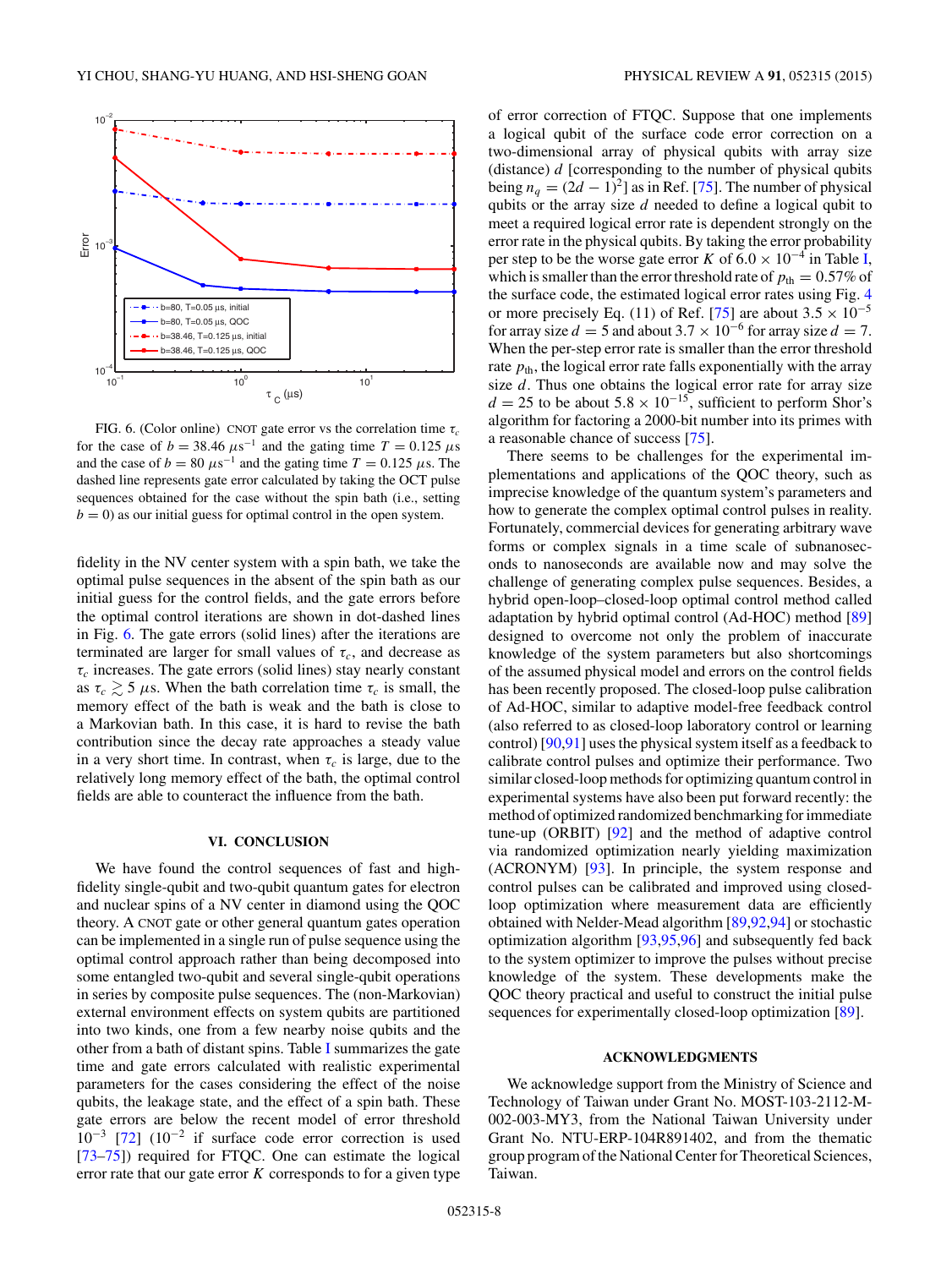# **APPENDIX: EXPLICIT FORM OF** *d K/dU*

<span id="page-8-0"></span>Employing the algorithm of the Krotov optimization method, we evolve backward in time the auxiliary function  $\mathcal{B}(t)$  with the boundary condition  $\mathcal{B}(T) = -\frac{dK}{dPU}$ . Therefore, we need to find the explicit form of  $\frac{dK}{dPU}$ . The procedure and calculation presented below follows those in Ref. [\[82\]](#page-10-0).

In our case, the error function  $K$  is defined through Eqs. [\(12\)](#page-3-0) and [\(13\)](#page-3-0). The matrix elements of  $\frac{dK}{dPU}$  can be written as

$$
\left(\frac{dK}{dPU}\right)_{ab} = \frac{dK}{dPU_{ab}},\tag{A1}
$$

where the matrix indices *a* and *b* range from 1 to *N* and *PUab* is the matrix element (a complex scalar variable) of *PU*. Let  $x = PU_{ab}$ , and  $Z(x) = \sqrt{Q^{\dagger}Q}$  be a matrix function of the variable *x*, and  $y(Z(x)) = Tr\sqrt{Q^{\dagger}Q} = TrZ(x)$  be a scalar function. Thus the error function [\(12\)](#page-3-0) in terms of the new variables is  $K = \frac{1}{2} + \frac{1}{2N} \text{Tr}[(PU)^{\dagger}PU] - \frac{1}{N}y$ . Note that  $\sqrt{\mathcal{Q}^{\dagger}\mathcal{Q}}$  is not an analytic function of  $PU_{ab}$  but can be expressed as an analytic function of  $PU_{ab}$  and  $PU_{ab}^*$ . Consequently, when one differentiates  $\sqrt{Q^{\dagger}Q}$  with respect to  $PU_{ab}$ ,  $PU_{ab}^*$ and subsequently  $Q^{\dagger}$  are treated as constants. Thus

$$
\frac{dK}{dx} = \frac{1}{2N} P U_{ba}^* - \frac{1}{N} \frac{dy}{dx}
$$

$$
= \frac{1}{2N} P U_{ba}^* - \frac{1}{N} \sum_{k,k'} \frac{dy}{dZ_{k,k'}} \frac{dZ_{k,k'}}{dx}
$$

$$
= \frac{1}{2N} P U_{ba}^* - \frac{1}{N} \sum_{k,k'} \frac{dy}{dZ_{k,k'}} \frac{dZ_{k',k}^T}{dx}
$$

- [1] G. Balasubramanian, P. Neumann, D. Twitchen, M. Markham, R. Kolesov, N. Mizuochi, J. Isoya, J. Achard, J. Beck, J. Tissler, [V. Jacques, P. R. Hemmer, F. Jelezko, and J. Wrachtrup,](http://dx.doi.org/10.1038/nmat2420) Nat. Mater. **[8](http://dx.doi.org/10.1038/nmat2420)**, [383](http://dx.doi.org/10.1038/nmat2420) [\(2009\)](http://dx.doi.org/10.1038/nmat2420).
- [2] A. Jarmola, V. M. Acosta, K. Jensen, S. Chemerisov, and D. Budker, [Phys. Rev. Lett.](http://dx.doi.org/10.1103/PhysRevLett.108.197601) **[108](http://dx.doi.org/10.1103/PhysRevLett.108.197601)**, [197601](http://dx.doi.org/10.1103/PhysRevLett.108.197601) [\(2012\)](http://dx.doi.org/10.1103/PhysRevLett.108.197601).
- [3] T. Ishikawa, K.-M. C. Fu, C. Santori, V. M. Acosta, R. G. Beausoleil, H.Watanabe, S. Shikata, and K. M. Itoh, [Nano Lett.](http://dx.doi.org/10.1021/nl300350r) **[12](http://dx.doi.org/10.1021/nl300350r)**, [2083](http://dx.doi.org/10.1021/nl300350r) [\(2012\)](http://dx.doi.org/10.1021/nl300350r).
- [4] K. Fang, V. M. Acosta, C. Santori, Z. Huang, K. M. Itoh, H. Watanabe, S. Shikata, and R. G. Beausoleil, [Phys. Rev. Lett.](http://dx.doi.org/10.1103/PhysRevLett.110.130802) **[110](http://dx.doi.org/10.1103/PhysRevLett.110.130802)**, [130802](http://dx.doi.org/10.1103/PhysRevLett.110.130802) [\(2013\)](http://dx.doi.org/10.1103/PhysRevLett.110.130802).
- [5] N. Bar-Gill, L. M. Pham, A. Jarmola, D. Budker, and R. L. Walsworth, [Nat. Commun.](http://dx.doi.org/10.1038/ncomms2771) **[4](http://dx.doi.org/10.1038/ncomms2771)**, [1743](http://dx.doi.org/10.1038/ncomms2771) [\(2013\)](http://dx.doi.org/10.1038/ncomms2771).
- [6] P. C. Maurer, G. Kucsko, C. Latta, L. Jiang, N. Y. Yao, S. D. Bennett, F. Pastawsk, D. Hunger, N. Chisholm, M. Markham, D. J. Twitchen, J. I. Cirac, and M. D. Lukin, [Science](http://dx.doi.org/10.1126/science.1220513) **[336](http://dx.doi.org/10.1126/science.1220513)**, [1283](http://dx.doi.org/10.1126/science.1220513) [\(2012\)](http://dx.doi.org/10.1126/science.1220513).
- [7] F. Jelezko, I. Popa, A. Gruber, C. Tietz, J. Wrachtrup, A. Nizovtsev, and S. Kilin, [Appl. Phys. Lett.](http://dx.doi.org/10.1063/1.1507838) **[81](http://dx.doi.org/10.1063/1.1507838)**, [2160](http://dx.doi.org/10.1063/1.1507838) [\(2002\)](http://dx.doi.org/10.1063/1.1507838).
- [8] F. Jelezko, T. Gaebel, I. Popa, A. Gruber, and J. Wrachtrup, [Phys. Rev. Lett.](http://dx.doi.org/10.1103/PhysRevLett.92.076401) **[92](http://dx.doi.org/10.1103/PhysRevLett.92.076401)**, [076401](http://dx.doi.org/10.1103/PhysRevLett.92.076401) [\(2004\)](http://dx.doi.org/10.1103/PhysRevLett.92.076401).
- [9] R. J. Epstein, F. M. Mendoza, Y. K. Kato, and D. D. Awschalom, [Nat. Phys.](http://dx.doi.org/10.1038/nphys141) **[1](http://dx.doi.org/10.1038/nphys141)**, [94](http://dx.doi.org/10.1038/nphys141) [\(2005\)](http://dx.doi.org/10.1038/nphys141).
- [10] G. Balasubramanian, I. Y. Chan, R. Kolesov, M. Al-Hmoud, J. Tisler, C. Shin, C. Kim, A.Wojcik, P. R. Hemmer, A. Krueger,

$$
= \frac{1}{2N}PU_{ba}^{*} - \frac{1}{N}\mathbf{Tr}\left(\frac{dy}{dZ}\frac{dZ^{T}}{dx}\right)
$$

$$
= \frac{1}{2N}PU_{ba}^{*} - \frac{1}{N}\mathbf{Tr}\left(\frac{dZ^{T}}{dx}\right).
$$
(A2)

Here the second line in Eq.  $(A2)$  follows from the use of the chain rule, and the last line follows from the property of  $\frac{dy}{dZ} = \frac{d\text{Tr}Z(x)}{dZ} = I$ . Then from the definition of *Z* and *x*, we find that

$$
\frac{dZ}{dx} = \frac{d\sqrt{Q^{\dagger}Q}}{dPU_{ab}} = \frac{1}{2}(Q^{\dagger}Q)^{-1/2}Q^{\dagger}\frac{dQ}{dPU_{ab}}.
$$
 (A3)

Since  $\text{Tr} \frac{dZ^T}{dx} = \text{Tr} \frac{dZ}{dx}$ , inserting the trace of Eq. (A3) into Eq.  $(A2)$ , we finally obtain the explicit form of

$$
\left(\frac{dK}{dPU}\right)_{ab} = \frac{1}{2N} \left\{ PU_{ba}^* - \text{Tr} \left[ (Q^\dagger Q)^{-1/2} Q^\dagger \frac{dQ}{dPU_{ab}} \right] \right\},\tag{A4}
$$

where

$$
\frac{dQ}{dPU_{ab}} = G_{i_a j_b}^* |a \bmod n_B\rangle \langle b \bmod n_B|
$$
 (A5)

can be simply obtained by the definition of  $O$  in Eq.  $(13)$ . Here  $i_a$  and  $j_b$  denote the smallest integers greater than or equal to  $a/n_B$  and  $b/n_B$ , respectively, and  $G_{i_a j_b}$  are the matrix elements of the target gate. In Eq. (A5), the states  $|a \bmod n_B|$  *b* mod $n_B$ are the elements of the orthonormal basis matrix of the noise qubit(s).

T. Hanke, A. Leitenstorfer, R. Bratschitsch, F. Jelezko, and J. Wrachtrup, [Nature \(London\)](http://dx.doi.org/10.1038/nature07278) **[455](http://dx.doi.org/10.1038/nature07278)**, [648](http://dx.doi.org/10.1038/nature07278) [\(2008\)](http://dx.doi.org/10.1038/nature07278).

- [11] J. R. Maze, P. L. Stanwix, J. S. Hodges, S. Hong, J. M. Taylor, P. Cappellaro, L. Jiang, M. V. G. Dutt, E. Togan, A. S. Zibrov, A. Yacoby, R. L. Walsworth, and M. D. Lukin, [Nature \(London\)](http://dx.doi.org/10.1038/nature07279) **[455](http://dx.doi.org/10.1038/nature07279)**, [644](http://dx.doi.org/10.1038/nature07279) [\(2008\)](http://dx.doi.org/10.1038/nature07279).
- [12] V. M. Acosta, E. Bauch, M. P. Ledbetter, C. Santori, K. M. C. Fu, P. E. Barclay, R. G. Beausoleil, H. Linget, J. F. Roch, [F. Treussart, S. Chemerisov, W. Gawlik, and D. Budker,](http://dx.doi.org/10.1103/PhysRevB.80.115202) Phys. Rev. B **[80](http://dx.doi.org/10.1103/PhysRevB.80.115202)**, [115202](http://dx.doi.org/10.1103/PhysRevB.80.115202) [\(2009\)](http://dx.doi.org/10.1103/PhysRevB.80.115202).
- [13] S. Kolkowitz, Q. P. Unterreithmeier, S. D. Bennett, and M. D. Lukin, [Phys. Rev. Lett.](http://dx.doi.org/10.1103/PhysRevLett.109.137601) **[109](http://dx.doi.org/10.1103/PhysRevLett.109.137601)**, [137601](http://dx.doi.org/10.1103/PhysRevLett.109.137601) [\(2012\)](http://dx.doi.org/10.1103/PhysRevLett.109.137601).
- [14] T. H. Taminiau, J. J. T. Wagenaar, T. van der Sar, F. Jelezko, V. V. Dobrovitski, and R. Hanson, [Phys. Rev. Lett.](http://dx.doi.org/10.1103/PhysRevLett.109.137602) **[109](http://dx.doi.org/10.1103/PhysRevLett.109.137602)**, [137602](http://dx.doi.org/10.1103/PhysRevLett.109.137602) [\(2012\)](http://dx.doi.org/10.1103/PhysRevLett.109.137602).
- [15] N. Zhao, J. Honert, B. Schmid, J. Isoya, M. Markham, [D. Twitchen, F. Jelezko, R.-B. Liu, H. Fedder](http://dx.doi.org/10.1038/nnano.2012.152) *et al.*, Nat. Nanotechnol. **[7](http://dx.doi.org/10.1038/nnano.2012.152)**, [657](http://dx.doi.org/10.1038/nnano.2012.152) [\(2012\)](http://dx.doi.org/10.1038/nnano.2012.152).
- [16] T. Staudacher, F. Shi, S. Pezzagna, J. Meijer, J. Du, C. A. Meriles, F. Reinhard, and J. Wrachtrup, [Science](http://dx.doi.org/10.1126/science.1231675) **[339](http://dx.doi.org/10.1126/science.1231675)**, [561](http://dx.doi.org/10.1126/science.1231675) [\(2013\)](http://dx.doi.org/10.1126/science.1231675).
- [17] H. J. Mamin, M. Kim, M. H. Sherwood, C. T. Rettner, K. Ohno, D. D. Awschalom, and D. Rugar, [Science](http://dx.doi.org/10.1126/science.1231540) **[339](http://dx.doi.org/10.1126/science.1231540)**, [557](http://dx.doi.org/10.1126/science.1231540) [\(2013\)](http://dx.doi.org/10.1126/science.1231540).
- [18] P. Maletinsky, S. Hong, M. S. Grinolds, B. Hausmann, M. [D. Lukin, R. L. Walsworth, M. Loncar, and A. Yacoby,](http://dx.doi.org/10.1038/nnano.2012.50) Nat. Nanotechnol. **[7](http://dx.doi.org/10.1038/nnano.2012.50)**, [320](http://dx.doi.org/10.1038/nnano.2012.50) [\(2012\)](http://dx.doi.org/10.1038/nnano.2012.50).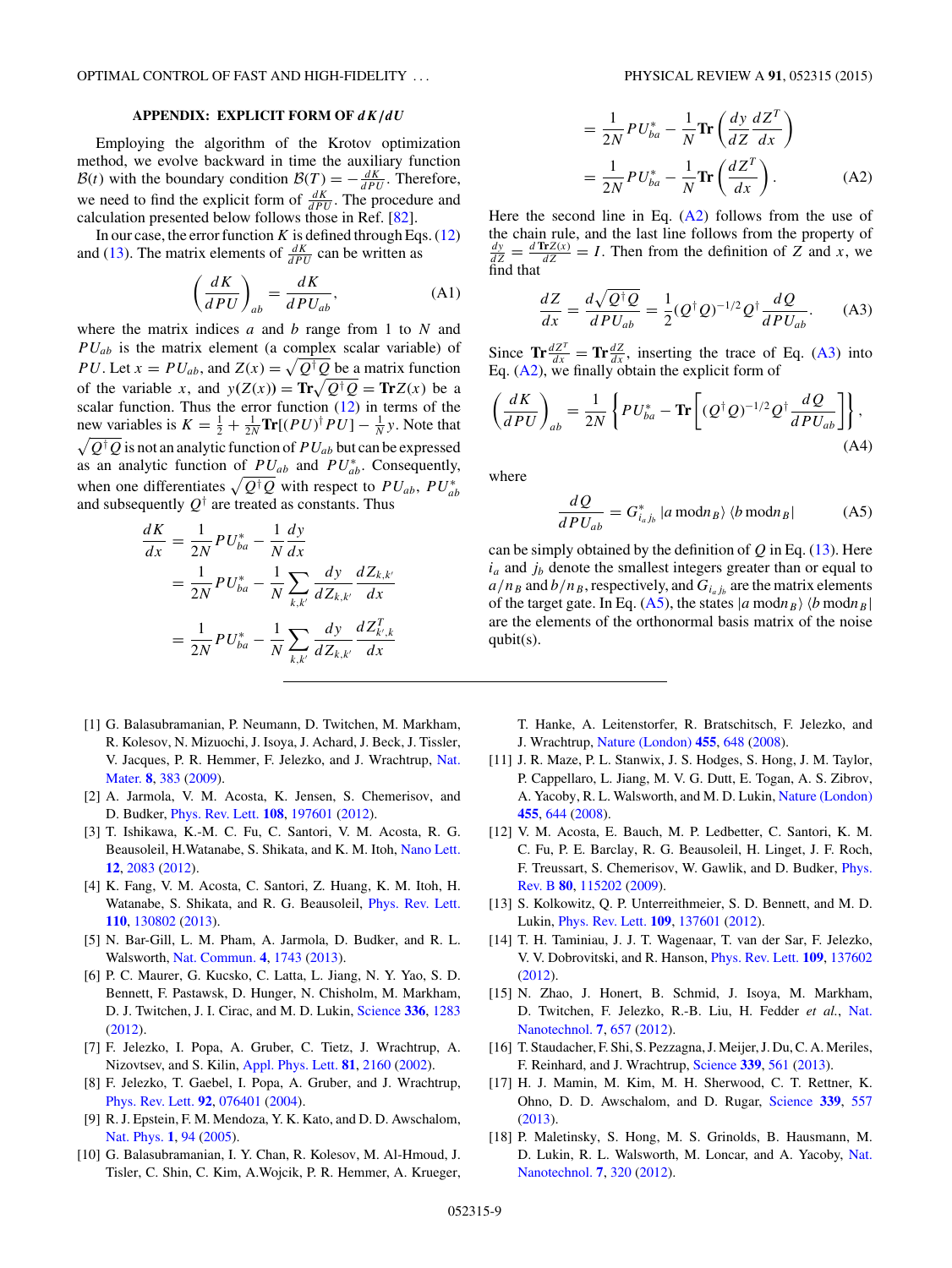- <span id="page-9-0"></span>[19] M. Loretz, T. Rosskopf, and C. L. Degen, [Phys. Rev. Lett.](http://dx.doi.org/10.1103/PhysRevLett.110.017602) **[110](http://dx.doi.org/10.1103/PhysRevLett.110.017602)**, [017602](http://dx.doi.org/10.1103/PhysRevLett.110.017602) [\(2013\)](http://dx.doi.org/10.1103/PhysRevLett.110.017602).
- [20] J. Cai, F. Jelezko, and M. B. Plenio, [Nat. Commun.](http://dx.doi.org/10.1038/ncomms5065) **[5](http://dx.doi.org/10.1038/ncomms5065)**, [4065](http://dx.doi.org/10.1038/ncomms5065) [\(2014\)](http://dx.doi.org/10.1038/ncomms5065).
- [21] P. H. Chung, E. Perevedentseva, J. S. Tu, C. C. Chang, and C. L. Cheng, [Diamond Relat. Mater.](http://dx.doi.org/10.1016/j.diamond.2005.11.019) **[15](http://dx.doi.org/10.1016/j.diamond.2005.11.019)**, [622](http://dx.doi.org/10.1016/j.diamond.2005.11.019) [\(2006\)](http://dx.doi.org/10.1016/j.diamond.2005.11.019).
- [22] C.-C. Fu, H.-Y. Lee, K. Chen, T.-S. Lim, H.-Y. Wu, P.-K. Lin, [P.-K. Wei, P.-H. Tsao, H.-C. Chang, and W. Fann,](http://dx.doi.org/10.1073/pnas.0605409104) Proc. Natl. Acad. Sci. USA **[104](http://dx.doi.org/10.1073/pnas.0605409104)**, [727](http://dx.doi.org/10.1073/pnas.0605409104) [\(2007\)](http://dx.doi.org/10.1073/pnas.0605409104).
- [23] J.-I. Chao, E. Perevedentseva, P.-H. Chung, K.-K. Liu, C.-Y. Cheng, C.-C. Chang, and C.-L. Cheng, [Biophys. J.](http://dx.doi.org/10.1529/biophysj.107.108134) **[93](http://dx.doi.org/10.1529/biophysj.107.108134)**, [2199](http://dx.doi.org/10.1529/biophysj.107.108134) [\(2007\)](http://dx.doi.org/10.1529/biophysj.107.108134).
- [24] F. Neugart, A. Zappe, F. Jelezko, C. Tietz, J. P. Boudou, A. Krueger, and J. Wrachtrup, [Nano Lett.](http://dx.doi.org/10.1021/nl0716303) **[7](http://dx.doi.org/10.1021/nl0716303)**, [3588](http://dx.doi.org/10.1021/nl0716303) [\(2007\)](http://dx.doi.org/10.1021/nl0716303).
- [25] A. Beveratos, S. Kühn, R. Brouri, T. Gacoin, J.-P. Poizat, and P. Grangier, [Eur. Phys. J. D](http://dx.doi.org/10.1140/epjd/e20020023) **[18](http://dx.doi.org/10.1140/epjd/e20020023)**, [191](http://dx.doi.org/10.1140/epjd/e20020023) [\(2002\)](http://dx.doi.org/10.1140/epjd/e20020023).
- [26] A. Beveratos, R. Brouri, T. Gacoin, A. Villing, J. P. Poizat, and P. Grangier, [Phys. Rev. Lett.](http://dx.doi.org/10.1103/PhysRevLett.89.187901) **[89](http://dx.doi.org/10.1103/PhysRevLett.89.187901)**, [187901](http://dx.doi.org/10.1103/PhysRevLett.89.187901) [\(2002\)](http://dx.doi.org/10.1103/PhysRevLett.89.187901).
- [27] F. Jelezko, T. Gaebel, I. Popa, M. Domhan, A. Gruber, and J. Wrachtrup, [Phys. Rev. Lett.](http://dx.doi.org/10.1103/PhysRevLett.93.130501) **[93](http://dx.doi.org/10.1103/PhysRevLett.93.130501)**, [130501](http://dx.doi.org/10.1103/PhysRevLett.93.130501) [\(2004\)](http://dx.doi.org/10.1103/PhysRevLett.93.130501).
- [28] L. I. Childress, J. M. Taylor, A. S. Sørensen, and M. D. Lukin, [Phys. Rev. A](http://dx.doi.org/10.1103/PhysRevA.72.052330) **[72](http://dx.doi.org/10.1103/PhysRevA.72.052330)**, [052330](http://dx.doi.org/10.1103/PhysRevA.72.052330) [\(2005\)](http://dx.doi.org/10.1103/PhysRevA.72.052330).
- [29] L. Childress, J. M. Taylor, A. S. Sørensen, and M. D. Lukin, [Phys. Rev. Lett.](http://dx.doi.org/10.1103/PhysRevLett.96.070504) **[96](http://dx.doi.org/10.1103/PhysRevLett.96.070504)**, [070504](http://dx.doi.org/10.1103/PhysRevLett.96.070504) [\(2006\)](http://dx.doi.org/10.1103/PhysRevLett.96.070504).
- [30] [L. Jiang, J. M. Taylor, A. S. Sørensen, and M. D. Lukin,](http://dx.doi.org/10.1103/PhysRevA.76.062323) *Phys.* Rev. A **[76](http://dx.doi.org/10.1103/PhysRevA.76.062323)**, [062323](http://dx.doi.org/10.1103/PhysRevA.76.062323) [\(2007\)](http://dx.doi.org/10.1103/PhysRevA.76.062323).
- [31] S. D. Barrett and P. Kok, [Phys. Rev. A](http://dx.doi.org/10.1103/PhysRevA.71.060310) **[71](http://dx.doi.org/10.1103/PhysRevA.71.060310)**, [060310](http://dx.doi.org/10.1103/PhysRevA.71.060310) [\(2005\)](http://dx.doi.org/10.1103/PhysRevA.71.060310).
- [32] M. V. Gurudev Dutt, L. Childress, L. Jiang, E. Togan, J. Maze, F. Jelezko, A. S. Zibrov, P. R. Hemmer, and M. D. Lukin, [Science](http://dx.doi.org/10.1126/science.1139831) **[316](http://dx.doi.org/10.1126/science.1139831)**, [1312](http://dx.doi.org/10.1126/science.1139831) [\(2007\)](http://dx.doi.org/10.1126/science.1139831).
- [33] P. Neumann, N. Mizuochi, F. Rempp, P. Hemmer, H. Watanabe, S. Yamasaki, V. Jacques, T. Gaebel, F. Jelezko, and J. Wrachtrup, [Science](http://dx.doi.org/10.1126/science.1157233) **[320](http://dx.doi.org/10.1126/science.1157233)**, [1326](http://dx.doi.org/10.1126/science.1157233) [\(2008\)](http://dx.doi.org/10.1126/science.1157233).
- [34] G. D. Fuchs, V. V. Dobrovitski, D. M. Toyli, F. J. Heremans, and D. D. Awschalom, [Science](http://dx.doi.org/10.1126/science.1181193) **[326](http://dx.doi.org/10.1126/science.1181193)**, [1520](http://dx.doi.org/10.1126/science.1181193) [\(2009\)](http://dx.doi.org/10.1126/science.1181193).
- [35] [P. Cappellaro, L. Jiang, J. S. Hodges, and M. D. Lukin,](http://dx.doi.org/10.1103/PhysRevLett.102.210502) *Phys.* Rev. Lett. **[102](http://dx.doi.org/10.1103/PhysRevLett.102.210502)**, [210502](http://dx.doi.org/10.1103/PhysRevLett.102.210502) [\(2009\)](http://dx.doi.org/10.1103/PhysRevLett.102.210502).
- [36] P. Neumann, R. Kolesov, B. Naydenov, J. Beck, F. Rempp, M. Steiner, V. Jacques, G. Balasubramanian, M. L. Markham *et al.*, [Nat. Phys.](http://dx.doi.org/10.1038/nphys1536) **[6](http://dx.doi.org/10.1038/nphys1536)**, [249](http://dx.doi.org/10.1038/nphys1536) [\(2010\)](http://dx.doi.org/10.1038/nphys1536).
- [37] F. Shi, X. Rong, N. Xu, Y. Wang, J. Wu, B. Chong, X. Peng, J. Kniepert, R. S. Schoenfeld, W. Harneit, M. Feng, and J. F. Du, [Phys. Rev. Lett.](http://dx.doi.org/10.1103/PhysRevLett.105.040504) **[105](http://dx.doi.org/10.1103/PhysRevLett.105.040504)**, [040504](http://dx.doi.org/10.1103/PhysRevLett.105.040504) [\(2010\)](http://dx.doi.org/10.1103/PhysRevLett.105.040504).
- [38] G. D. Fuchs, G. Burkard, P. V. Klimov, and D. D. Awschalom, [Nat. Phys.](http://dx.doi.org/10.1038/nphys2026) **[7](http://dx.doi.org/10.1038/nphys2026)**, [789](http://dx.doi.org/10.1038/nphys2026) [\(2011\)](http://dx.doi.org/10.1038/nphys2026).
- [39] X. K. Xu, Z. X. Wang, C. K. Duan, P. Huang, P. F. Wang, Y. [Wang, N. Y. Xu, X. Kong, F. Z. Shi, X. Rong, and J. F. Du,](http://dx.doi.org/10.1103/PhysRevLett.109.070502) Phys. Rev. Lett. **[109](http://dx.doi.org/10.1103/PhysRevLett.109.070502)**, [070502](http://dx.doi.org/10.1103/PhysRevLett.109.070502) [\(2012\)](http://dx.doi.org/10.1103/PhysRevLett.109.070502).
- [40] T. van der Sar, Z. H. Wang, M. S. Blok, H. Bernien, T. H. Taminiau, D. M. Toyli, D. A. Lidar, D. D. Awschalom, R. Hanson, and V. V. Dobrovitski, [Nature \(London\)](http://dx.doi.org/10.1038/nature10900) **[484](http://dx.doi.org/10.1038/nature10900)**, [82](http://dx.doi.org/10.1038/nature10900) [\(2012\)](http://dx.doi.org/10.1038/nature10900).
- [41] [G.-Q. Liu, H. C. Po, J. Du, R.-B. Liu, and X.-Y. Pan,](http://dx.doi.org/10.1038/ncomms3254) Nat. Commun. **[4](http://dx.doi.org/10.1038/ncomms3254)**, [2254](http://dx.doi.org/10.1038/ncomms3254) [\(2013\)](http://dx.doi.org/10.1038/ncomms3254).
- [42] J. H. Shim, I. Niemeyer, J. Zhang, and D. Suter, [Phys. Rev. A](http://dx.doi.org/10.1103/PhysRevA.87.012301) **[87](http://dx.doi.org/10.1103/PhysRevA.87.012301)**, [012301](http://dx.doi.org/10.1103/PhysRevA.87.012301) [\(2013\)](http://dx.doi.org/10.1103/PhysRevA.87.012301).
- [43] F. Dolde, I. Jakobi, B. Naydenov, N. Zhao, S. Pezzagna, C. Trautmann, J. Meijer, P. Neumann, F. Jelezko, and J. Wrachtrup, [Nat. Phys.](http://dx.doi.org/10.1038/nphys2545) **[9](http://dx.doi.org/10.1038/nphys2545)**, [139](http://dx.doi.org/10.1038/nphys2545) [\(2013\)](http://dx.doi.org/10.1038/nphys2545).
- [44] [J. Zhang, A. M. Souza, F. D. Brandao, and D. Suter,](http://dx.doi.org/10.1103/PhysRevLett.112.050502) *Phys. Rev.* Lett. **[112](http://dx.doi.org/10.1103/PhysRevLett.112.050502)**, [050502](http://dx.doi.org/10.1103/PhysRevLett.112.050502) [\(2014\)](http://dx.doi.org/10.1103/PhysRevLett.112.050502).
- [45] X. Rong, J. Geng, Z. Wang, Q. Zhang, C. Ju, F. Shi, C.-K. Duan, and J. Du, [Phys. Rev. Lett.](http://dx.doi.org/10.1103/PhysRevLett.112.050503) **[112](http://dx.doi.org/10.1103/PhysRevLett.112.050503)**, [050503](http://dx.doi.org/10.1103/PhysRevLett.112.050503) [\(2014\)](http://dx.doi.org/10.1103/PhysRevLett.112.050503).
- [46] T. H. Taminiau, J. Cramer, T. van der Sar, V. V. Dobrovitski, and R. Hanson, [Nat. Nanotechnol.](http://dx.doi.org/10.1038/nnano.2014.2) **[9](http://dx.doi.org/10.1038/nnano.2014.2)**, [171](http://dx.doi.org/10.1038/nnano.2014.2) [\(2014\)](http://dx.doi.org/10.1038/nnano.2014.2).
- [47] G. Waldherr, Y. Wang, S. Zaiser, M. Jamali, T. Schulte-Herbrüggen, H. Abe, T. Oshima, J. Isoya, J. F. Du, P. Neumann, and J. Wrachtrup, [Nature \(London\)](http://dx.doi.org/10.1038/nature12919) **[506](http://dx.doi.org/10.1038/nature12919)**, [204](http://dx.doi.org/10.1038/nature12919) [\(2014\)](http://dx.doi.org/10.1038/nature12919).
- [48] F. Dolde, V. Bergholm, Y. Wang, I. Jakobi, S. Pezzagna, J. Meijer, P. Neumann, T. Schulte-Herbrüggen, J. Biamonte, and J. Wrachtrup, [Nat. Commun.](http://dx.doi.org/10.1038/ncomms4371) **[5](http://dx.doi.org/10.1038/ncomms4371)**, [3371](http://dx.doi.org/10.1038/ncomms4371) [\(2014\)](http://dx.doi.org/10.1038/ncomms4371).
- [49] J. Scheuer, X. Kong, R. S. Said, J. Chen, A. Kurz, L. Marseglia, J. Du, P. R. Hemmer, S. Montangero, T. Calarco, B. Naydenov, and F. Jelezko, [New J. Phys.](http://dx.doi.org/10.1088/1367-2630/16/9/093022) **[16](http://dx.doi.org/10.1088/1367-2630/16/9/093022)**, [093022](http://dx.doi.org/10.1088/1367-2630/16/9/093022) [\(2014\)](http://dx.doi.org/10.1088/1367-2630/16/9/093022).
- [50] B. Scharfenberger, W. J. Munro, and K. Nemoto, [New J. Phys.](http://dx.doi.org/10.1088/1367-2630/16/9/093043) **[16](http://dx.doi.org/10.1088/1367-2630/16/9/093043)**, [093043](http://dx.doi.org/10.1088/1367-2630/16/9/093043) [\(2014\)](http://dx.doi.org/10.1088/1367-2630/16/9/093043).
- [51] G. de Lange, Z. H. Wang, D. Rist, V. V. Dobrovitski, and R. Hanson, [Science](http://dx.doi.org/10.1126/science.1192739) **[330](http://dx.doi.org/10.1126/science.1192739)**, [60](http://dx.doi.org/10.1126/science.1192739) [\(2010\)](http://dx.doi.org/10.1126/science.1192739).
- [52] Z.-H. Wang, G. de Lange, D. Riste, R. Hanson, and V. V. Dobrovitski, [Phys. Rev. B](http://dx.doi.org/10.1103/PhysRevB.85.155204) **[85](http://dx.doi.org/10.1103/PhysRevB.85.155204)**, [155204](http://dx.doi.org/10.1103/PhysRevB.85.155204) [\(2012\)](http://dx.doi.org/10.1103/PhysRevB.85.155204).
- [53] N. Zhao, S.-W. Ho, and R.-B. Liu, [Phys. Rev. B](http://dx.doi.org/10.1103/PhysRevB.85.115303) **[85](http://dx.doi.org/10.1103/PhysRevB.85.115303)**, [115303](http://dx.doi.org/10.1103/PhysRevB.85.115303) [\(2012\)](http://dx.doi.org/10.1103/PhysRevB.85.115303).
- [54] A. P. Peirce, M. A. Dahleh, and H. Rabitz, [Phys. Rev. A](http://dx.doi.org/10.1103/PhysRevA.37.4950) **[37](http://dx.doi.org/10.1103/PhysRevA.37.4950)**, [4950](http://dx.doi.org/10.1103/PhysRevA.37.4950) [\(1988\)](http://dx.doi.org/10.1103/PhysRevA.37.4950).
- [55] D. J. Tannor, V. A. Kazakov, and V. Orlov, in *Time-Dependent Quantum Molecular Dynamics*, edited by J. Broeckhove and L. Lathouwers, NATO Advanced Studies Institute, Series B: Physics (Plenum Press, New York, 1992), Vol. 299, pp. 347–360.
- [56] J. P. Palao and R. Kosloff, [Phys. Rev. Lett.](http://dx.doi.org/10.1103/PhysRevLett.89.188301) **[89](http://dx.doi.org/10.1103/PhysRevLett.89.188301)**, [188301](http://dx.doi.org/10.1103/PhysRevLett.89.188301) [\(2002\)](http://dx.doi.org/10.1103/PhysRevLett.89.188301); [,Phys. Rev. A](http://dx.doi.org/10.1103/PhysRevA.68.062308) **[68](http://dx.doi.org/10.1103/PhysRevA.68.062308)**, [062308](http://dx.doi.org/10.1103/PhysRevA.68.062308) [\(2003\)](http://dx.doi.org/10.1103/PhysRevA.68.062308).
- [57] S. E. Sklarz and D. J. Tannor, [Phys. Rev. A](http://dx.doi.org/10.1103/PhysRevA.66.053619) **[66](http://dx.doi.org/10.1103/PhysRevA.66.053619)**, [053619](http://dx.doi.org/10.1103/PhysRevA.66.053619) [\(2002\)](http://dx.doi.org/10.1103/PhysRevA.66.053619).
- [58] [R. Xu, Y. Yan, Y. Ohtsuki, Y. Fujimura, and H. Rabitz,](http://dx.doi.org/10.1063/1.1665486) J. Chem. Phys. **[120](http://dx.doi.org/10.1063/1.1665486)**, [6600](http://dx.doi.org/10.1063/1.1665486) [\(2004\)](http://dx.doi.org/10.1063/1.1665486).
- [59] N. Khaneja, T. Reiss, C. Kehlet, T. Schulte-Herbrüggen, and S. J. Glaser, [J. Magn. Reson.](http://dx.doi.org/10.1016/j.jmr.2004.11.004) **[172](http://dx.doi.org/10.1016/j.jmr.2004.11.004)**, [296](http://dx.doi.org/10.1016/j.jmr.2004.11.004) [\(2005\)](http://dx.doi.org/10.1016/j.jmr.2004.11.004).
- [60] A. Spörl, T. Schulte-Herbrüggen, S. J. Glaser, V. Bergholm, M. J. Storcz, J. Ferber, and F. K. Wilhelm, [Phys. Rev. A](http://dx.doi.org/10.1103/PhysRevA.75.012302) **[75](http://dx.doi.org/10.1103/PhysRevA.75.012302)**, [012302](http://dx.doi.org/10.1103/PhysRevA.75.012302) [\(2007\)](http://dx.doi.org/10.1103/PhysRevA.75.012302).
- [61] D.-B. Tsai, P.-W. Chen, and H.-S. Goan, [Phys. Rev. A](http://dx.doi.org/10.1103/PhysRevA.79.060306) **[79](http://dx.doi.org/10.1103/PhysRevA.79.060306)**, [060306\(R\)](http://dx.doi.org/10.1103/PhysRevA.79.060306) [\(2009\)](http://dx.doi.org/10.1103/PhysRevA.79.060306).
- [62] R. Eitan, M. Mundt, and D. J. Tannor, [Phys. Rev. A](http://dx.doi.org/10.1103/PhysRevA.83.053426) **[83](http://dx.doi.org/10.1103/PhysRevA.83.053426)**, [053426](http://dx.doi.org/10.1103/PhysRevA.83.053426) [\(2011\)](http://dx.doi.org/10.1103/PhysRevA.83.053426).
- [63] S. Montangero, T. Calarco, and R. Fazio, [Phys. Rev. Lett.](http://dx.doi.org/10.1103/PhysRevLett.99.170501) **[99](http://dx.doi.org/10.1103/PhysRevLett.99.170501)**, [170501](http://dx.doi.org/10.1103/PhysRevLett.99.170501) [\(2007\)](http://dx.doi.org/10.1103/PhysRevLett.99.170501).
- [64] I. I. Maximov, Z. Tošner, and N. C. Nielsen, [J. Chem. Phys.](http://dx.doi.org/10.1063/1.2903458) [128](http://dx.doi.org/10.1063/1.2903458), [184505](http://dx.doi.org/10.1063/1.2903458) [\(2008\)](http://dx.doi.org/10.1063/1.2903458).
- [65] M. Wenin and W. Pötz, *[Phys. Rev. A](http://dx.doi.org/10.1103/PhysRevA.78.012358)* **[78](http://dx.doi.org/10.1103/PhysRevA.78.012358)**, [012358](http://dx.doi.org/10.1103/PhysRevA.78.012358) [\(2008\)](http://dx.doi.org/10.1103/PhysRevA.78.012358); *Phys.* Rev. B **[78](http://dx.doi.org/10.1103/PhysRevB.78.165118)**, [165118](http://dx.doi.org/10.1103/PhysRevB.78.165118) (2008); M. Wenin, R. Roloff, and W. Pötz, [J. Appl. Phys.](http://dx.doi.org/10.1063/1.3080242) **[105](http://dx.doi.org/10.1063/1.3080242)**, [084504](http://dx.doi.org/10.1063/1.3080242) [\(2009\)](http://dx.doi.org/10.1063/1.3080242).
- [66] R. Roloff and W. Pötz, *[Phys. Rev. B](http://dx.doi.org/10.1103/PhysRevB.79.224516)* **[79](http://dx.doi.org/10.1103/PhysRevB.79.224516)**, [224516](http://dx.doi.org/10.1103/PhysRevB.79.224516) [\(2009\)](http://dx.doi.org/10.1103/PhysRevB.79.224516); M. Wenin and W. Pötz, *[Phys. Rev. A](http://dx.doi.org/10.1103/PhysRevA.74.022319)* **[74](http://dx.doi.org/10.1103/PhysRevA.74.022319)**, [022319](http://dx.doi.org/10.1103/PhysRevA.74.022319) [\(2006\)](http://dx.doi.org/10.1103/PhysRevA.74.022319).
- [67] H. Jirari, [Europhys. Lett.](http://dx.doi.org/10.1209/0295-5075/87/40003) **[87](http://dx.doi.org/10.1209/0295-5075/87/40003)**, [40003](http://dx.doi.org/10.1209/0295-5075/87/40003) [\(2009\)](http://dx.doi.org/10.1209/0295-5075/87/40003).
- [68] P. Rebentrost, I. Serban, T. Schulte-Herbrüggen, and F. K. Wilhelm, [Phys. Rev. Lett.](http://dx.doi.org/10.1103/PhysRevLett.102.090401) **[102](http://dx.doi.org/10.1103/PhysRevLett.102.090401)**, [090401](http://dx.doi.org/10.1103/PhysRevLett.102.090401) [\(2009\)](http://dx.doi.org/10.1103/PhysRevLett.102.090401).
- [69] B. Hwang and H.-S. Goan, [Phys. Rev. A](http://dx.doi.org/10.1103/PhysRevA.85.032321) **[85](http://dx.doi.org/10.1103/PhysRevA.85.032321)**, [032321](http://dx.doi.org/10.1103/PhysRevA.85.032321) [\(2012\)](http://dx.doi.org/10.1103/PhysRevA.85.032321).
- [70] J.-S. Tai, K.-T. Lin, and H.-S. Goan, [Phys. Rev. A](http://dx.doi.org/10.1103/PhysRevA.89.062310) **[89](http://dx.doi.org/10.1103/PhysRevA.89.062310)**, [062310](http://dx.doi.org/10.1103/PhysRevA.89.062310) [\(2014\)](http://dx.doi.org/10.1103/PhysRevA.89.062310).
- [71] S.-Y. Huang and H.-S. Goan, [Phys. Rev. A](http://dx.doi.org/10.1103/PhysRevA.90.012318) **[90](http://dx.doi.org/10.1103/PhysRevA.90.012318)**, [012318](http://dx.doi.org/10.1103/PhysRevA.90.012318) [\(2014\)](http://dx.doi.org/10.1103/PhysRevA.90.012318).
- [72] P. Aliferis and J. Preskill, [Phys. Rev. A](http://dx.doi.org/10.1103/PhysRevA.79.012332) **[79](http://dx.doi.org/10.1103/PhysRevA.79.012332)**, [012332](http://dx.doi.org/10.1103/PhysRevA.79.012332) [\(2009\)](http://dx.doi.org/10.1103/PhysRevA.79.012332).
- [73] [D. S. Wang, A. G. Fowler, and L. C. L. Hollenberg,](http://dx.doi.org/10.1103/PhysRevA.83.020302) *Phys. Rev.* A **[83](http://dx.doi.org/10.1103/PhysRevA.83.020302)**, [020302\(R\)](http://dx.doi.org/10.1103/PhysRevA.83.020302) [\(2011\)](http://dx.doi.org/10.1103/PhysRevA.83.020302).